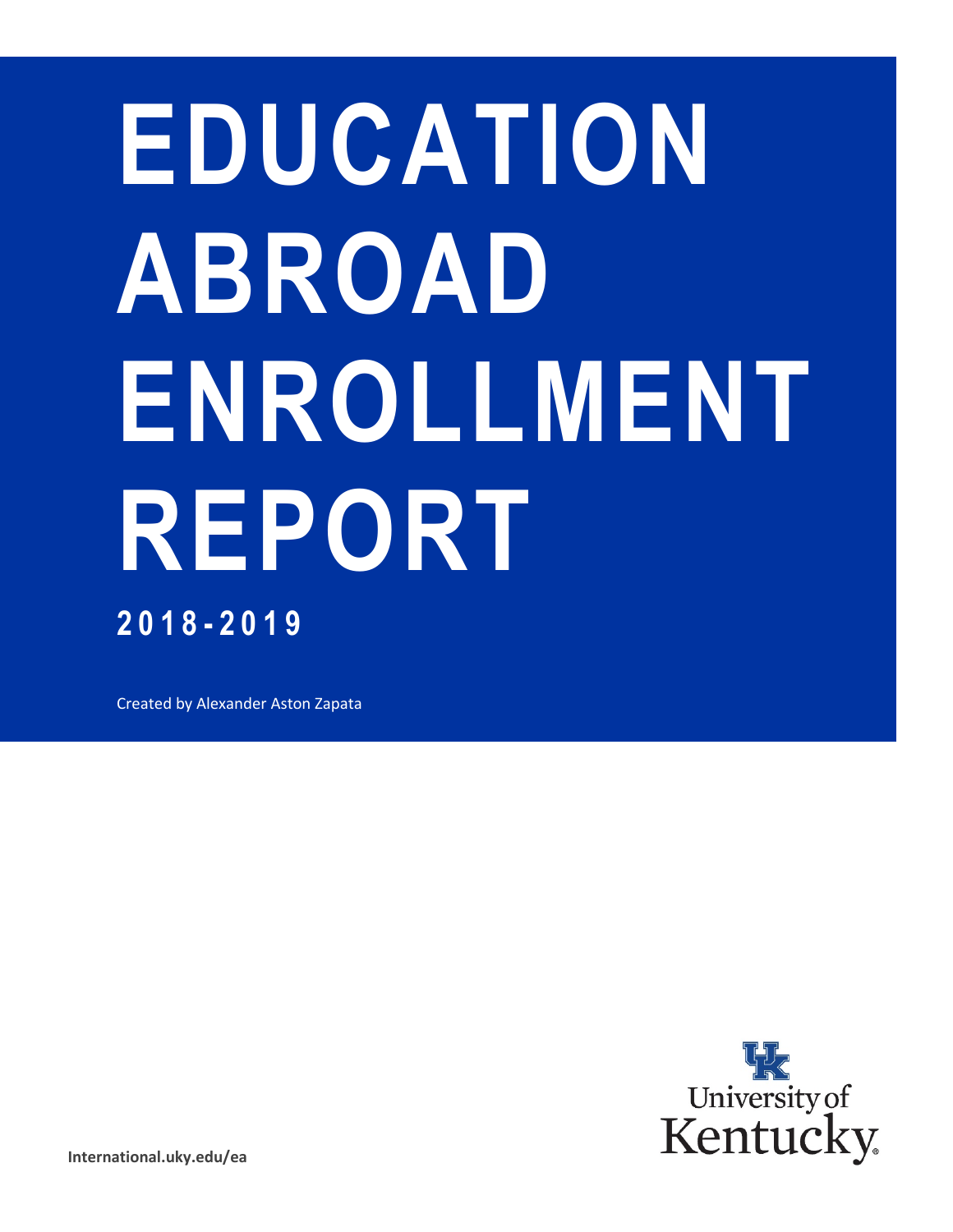## **Table of Contents**

| <b>Introduction</b>                              | 1        |
|--------------------------------------------------|----------|
| <b>Enrollment Profile</b>                        | $\bf{2}$ |
| <b>UK Education Abroad Enrollment</b>            |          |
| <b>Graduation Rate</b>                           |          |
| <b>Programmatic Profile</b>                      | $\bf{3}$ |
| <b>Duration of Study</b>                         |          |
| <b>Term of Study</b>                             |          |
| Program Type                                     |          |
| <b>Academic Profile</b>                          | 5        |
| <b>Enrollment by UK College</b>                  |          |
| Enrollment by UK College, Class of 2019          |          |
| Top 10 Majors or Professional Degrees by College |          |
| <b>Geographic Profile</b>                        | 12       |
| <b>Leading Destination</b>                       |          |
| Host Regions of UK Students                      |          |
| <b>Student Profile</b>                           | 14       |
| Student Classification, at Time of Being Abroad  |          |
| Race/Ethnicity                                   |          |
| Gender                                           |          |
| Undergraduate vs. Graduate/Professional          |          |
| <b>Residency Status</b>                          |          |
| <b>Undergraduate First-Generation Status</b>     |          |
| <b>Pell Grant Recipient</b>                      |          |
| Undergraduate Transfer Student                   |          |
| <b>Benchmark Comparisons</b>                     | 17       |
| Benchmark Institutions, Open Doors 2016-2017     |          |

[Southeastern Conference Institutions, Open Doors 2016-2017](#page-19-0)

[Commonwealth of Kentucky, Open Doors 2016-2017](#page-20-0)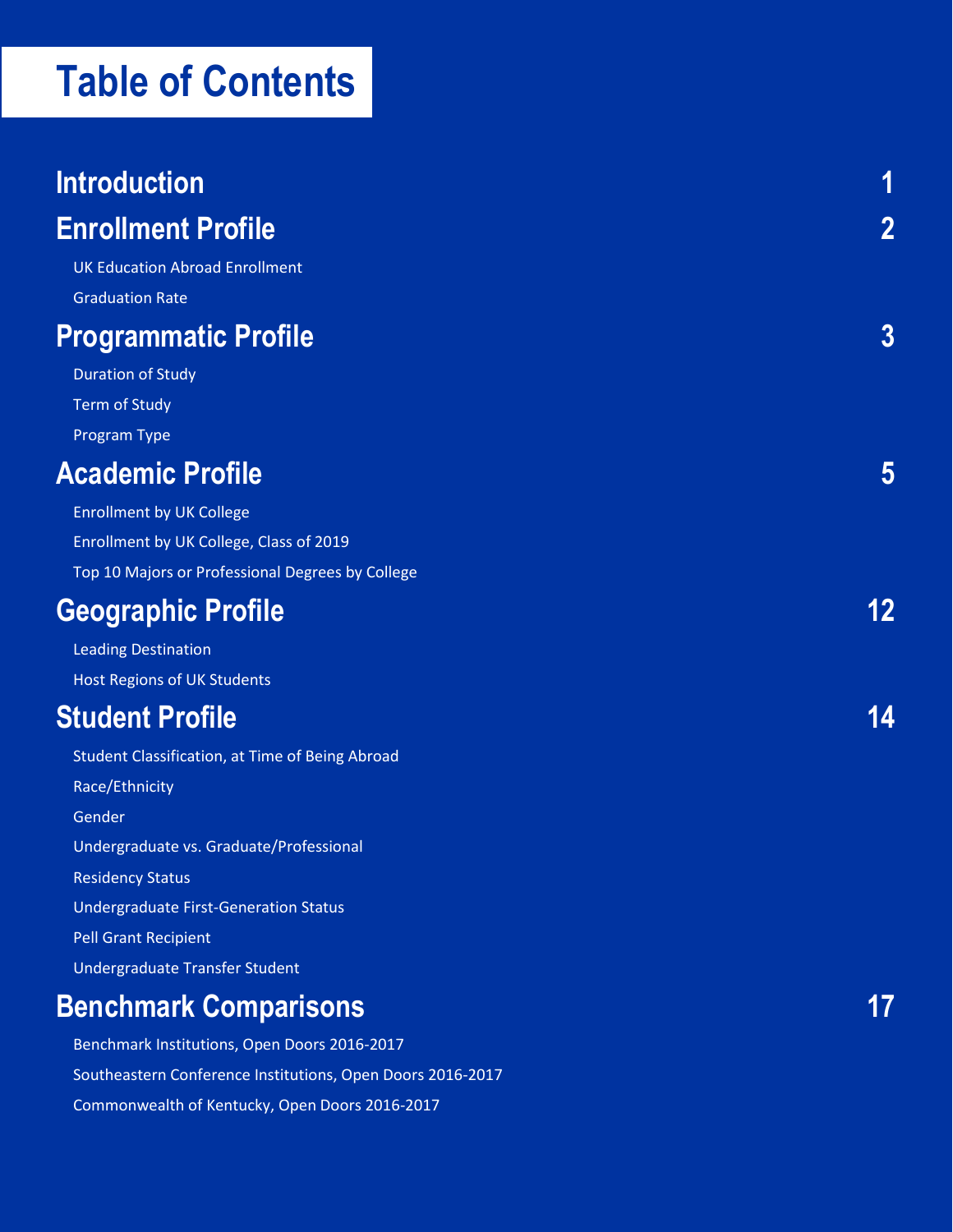## <span id="page-2-0"></span>**Introduction**

University of Kentucky Education Abroad & Exchanges, a unit within the UK International Center, produces an annual report of the previous academic year's participation in education abroad programs. This report highlights historical trends in enrollment, comparisons by academic college, destination trends, student demographics and rankings alongside UK's benchmark institutions. For the purposes of this report, education abroad enrollment at UK is compared to national enrollment, as reported in the Institute for International Education (IIE) Open Doors Report. In 2019, IIE Open Doors reported enrollment for academic year 2016-17, and is the basis for national comparison in this report.

In 2017, UK EA established four priorities to guide strategic planning through 2020: Maintain positive enrollment growth, increase access to students traditionally underrepresented in education abroad enrollment, support University and Provost priorities and raise awareness about the value of education abroad. Health, safety, security and risk management also remains a priority, ensuring that student support abroad, crisis communication and

emergency response protocol is reflective of national best practices.

UK EA also provides services to and supports participants on education abroad programs not enrolled in academic credit, but the data in this report is only reflective of those enrolled for-credit. To be consistent with national data reporting, noncredit bearing students, non-U.S. students and nondegree seeking students are not included in the UK EA annual enrollment report.

This year was a significant transition year for UK EA. The team introduced a brand new online application platform, increased scholarship funding, participated in a national research study and onboarded new staff members. These building blocks will lead to increased engagement and positive enrollment growth in the coming year, as UK endeavors the next strategic plan. If further information is needed, please do not hesitate to contact [miko.mcfarland@uky.edu](mailto:miko.mcfarland@uky.edu) 

#### **Miko McFarland**

Executive Director of Education Abroad & Exchange

#### **2018-19 Participation Highlights**:

- Over 18% of the 2019 graduating class earned credit abroad at some point during their education, which is exceeds last year's percentage and the national average (pg 2);
- The College of Arts & Sciences continues to account for the largest portion of total enrollment and the College of Design graduated the largest percentage of students with a global experience;
- The top 10 country destinations now includes China as the  $6<sup>th</sup>$  top destination (pg 12);
- The percentage of racial or ethnic minorities who participated in education abroad closely aligns with UK's total percentage or the national participation average (pg 14).
- The percentage of first generation and Pell eligible students who participated in education abroad increased from last year, more closely reflecting the percentage of students represented in the UK student population (pg 15, 16).

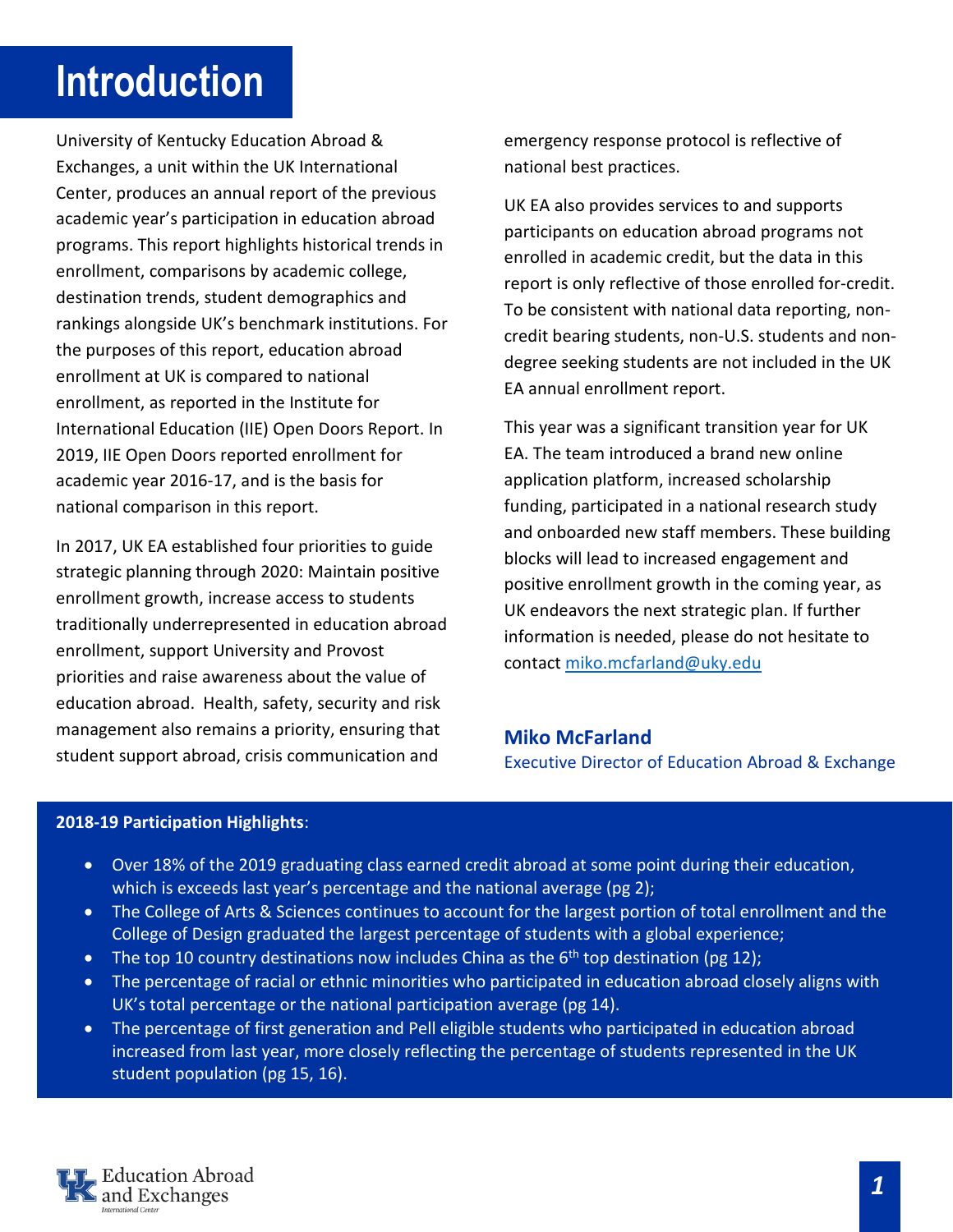## <span id="page-3-0"></span>**Enrollment Profile**

#### <span id="page-3-1"></span>UK Education Abroad Enrollment



#### <span id="page-3-2"></span>Graduation Rate

| CPE Degree Year <sup>1</sup> | <b>Total Graduating</b><br><b>Students</b> | <b>EA Participants in</b><br><b>Graduating Class</b> | <b>Non-EA Participants</b> | <b>Percentage Graduating</b><br>with EA Participation |
|------------------------------|--------------------------------------------|------------------------------------------------------|----------------------------|-------------------------------------------------------|
| 2010-2011                    | 3,546                                      | 388                                                  | 3,158                      | 10.9%                                                 |
| 2011-2012                    | 3,586                                      | 424                                                  | 3,162                      | 11.8%                                                 |
| 2012-2013                    | 3,852                                      | 554                                                  | 3,298                      | 14.4%                                                 |
| 2013-2014                    | 3,877                                      | 574                                                  | 3,303                      | 14.8%                                                 |
| 2014-2015                    | 4,099                                      | 621                                                  | 3,478                      | 15.2%                                                 |
| 2015-2016                    | 4,394                                      | 806                                                  | 3,588                      | 18.3%                                                 |
| 2016-2017                    | 4,464                                      | 818                                                  | 3,646                      | 18.3%                                                 |
| 2017-2018                    | 4,710                                      | 832                                                  | 3,878                      | 17.7%                                                 |
| 2018-2019                    | 4,892                                      | 920                                                  | 3,972                      | 18.8%                                                 |

<span id="page-3-3"></span><sup>&</sup>lt;sup>1</sup> CPE, or Kentucky Council on Postsecondary Education, establishes policies and guidelines on definitions and parameters for the data being collected by postsecondary education institutions to ensure the data that is submitted is based on the same interpretations, and therefore, comparable. CPE's definitions might differ from UKY's definitions, resulting in different totals.

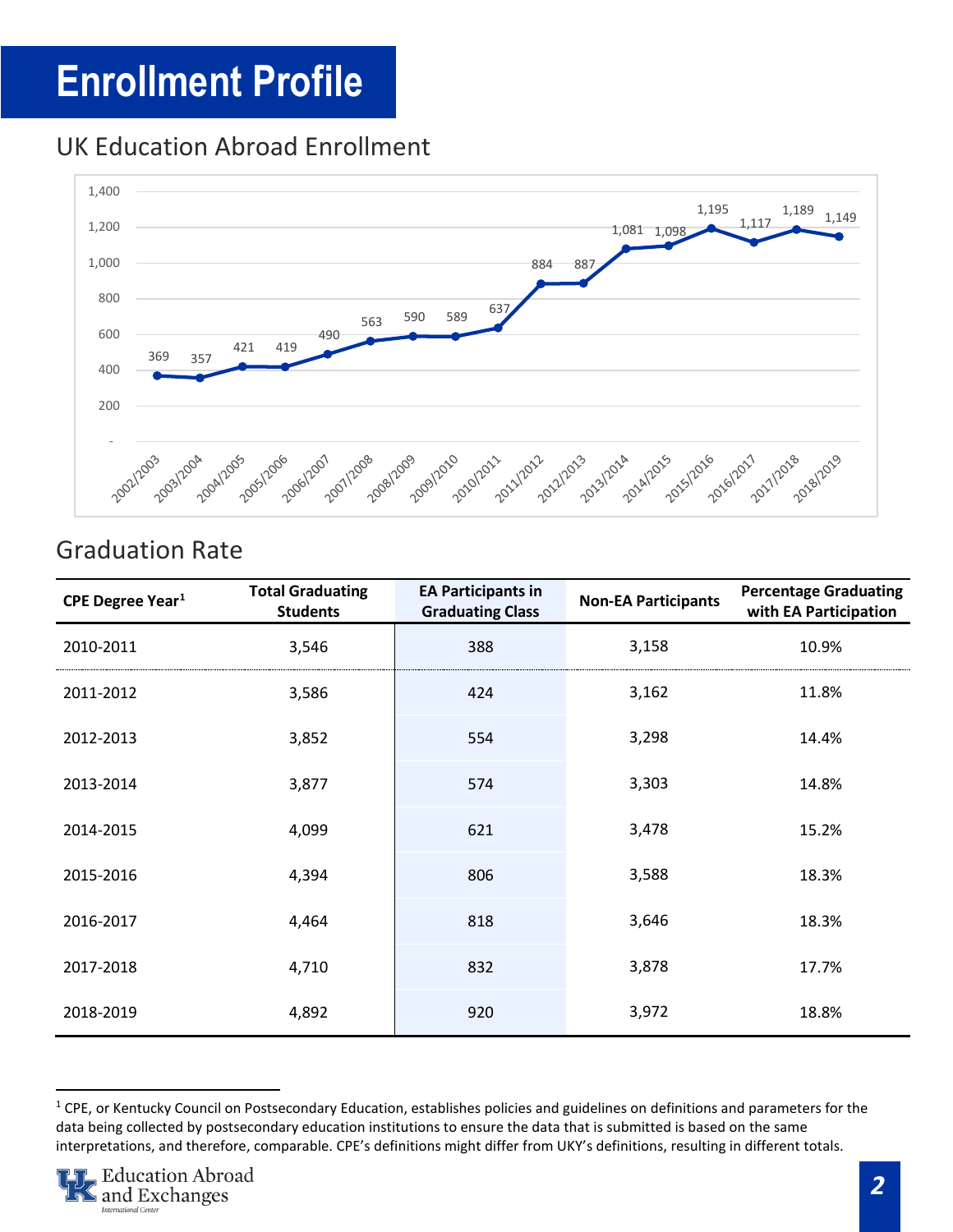# <span id="page-4-0"></span>**Programmatic Profile**

## <span id="page-4-1"></span>Duration of Study

| <b>Duration of Study</b>           | 2017-2018<br><b>Enrollment</b> | 2018-2019<br><b>Enrollment</b> | Percentage of<br><b>EA Enrollment</b> | <b>National Averages</b><br>(IIE, 2016-2017) |
|------------------------------------|--------------------------------|--------------------------------|---------------------------------------|----------------------------------------------|
| Short-term (summer/ 0-8 weeks)     | 867                            | 850                            | 74.0%                                 | 64.6%                                        |
| Mid-Length (one semester)          | 302                            | 287                            | 25.0%                                 | 33.1%                                        |
| Long-term (academic/calendar year) | 20                             | 12                             | 1.0%                                  | 2.3%                                         |
|                                    | .189                           | 1.149                          | 100%                                  | 1በበ%                                         |

#### <span id="page-4-2"></span>Term of Study

| <b>Term of Study</b> | 2017-2018<br><b>EA Enrollment</b> | 2018-2019<br><b>EA Enrollment</b> | Percentage of<br><b>EA Enrollment</b> | <b>Percentage Change</b> |
|----------------------|-----------------------------------|-----------------------------------|---------------------------------------|--------------------------|
| Academic Year        | 20                                | 12                                | 1.0%                                  | $-40.0%$                 |
| Fall                 | 103                               | 113                               | 9.8%                                  | 9.7%                     |
| Fall Embedded        | 3                                 | 6                                 | 0.5%                                  | 100.0%                   |
| Winter               | 60                                | 24                                | 2.1%                                  | $-60.0%$                 |
| Spring               | 199                               | 174                               | 15.1%                                 | $-12.6%$                 |
| Spring Embedded      | 223                               | 240                               | 20.9%                                 | 7.6%                     |
| Summer               | 581                               | 580                               | 50.5%                                 | $-0.2%$                  |
|                      | 1,189                             | 1,149                             | 100.0%                                | $-3.4%$                  |

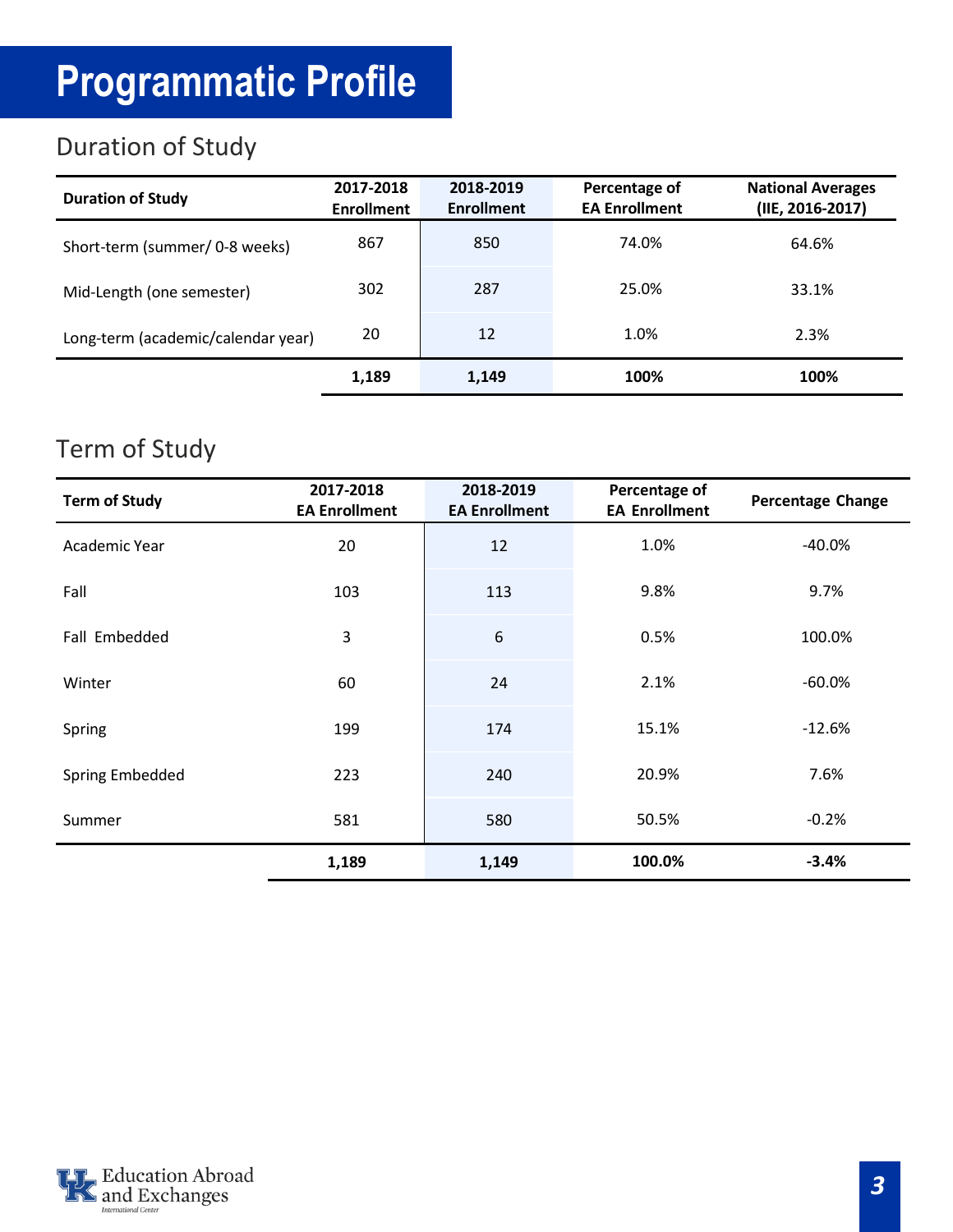#### <span id="page-5-0"></span>Program Type

| <b>Program Type</b>              | 2017-2018<br><b>EA Enrollment</b> | 2018-2019<br><b>EA Enrollment</b> | <b>Percentage of EA</b><br><b>Enrollment</b> | <b>Percentage Change</b> |
|----------------------------------|-----------------------------------|-----------------------------------|----------------------------------------------|--------------------------|
| UK Faculty-Directed <sup>2</sup> | 529                               | 534                               | 46.5%                                        | 0.9%                     |
| UK Partner <sup>3</sup>          | 273                               | 234                               | 20.4%                                        | $-14.3%$                 |
| UK Consortia <sup>4</sup>        | 70                                | 81                                | 7.0%                                         | 15.7%                    |
| UK Organization <sup>5</sup>     | 125                               | 105                               | 9.1%                                         | $-16.0\%$                |
| UK Independent <sup>6</sup>      | 64                                | 69                                | 6.0%                                         | 7.8%                     |
| UK Exchange <sup>7</sup>         | 59                                | 52                                | 4.5%                                         | $-11.9%$                 |
| UK External <sup>8</sup>         | 25                                | 28                                | 2.4%                                         | 12.0%                    |
| UK Healthcare <sup>9</sup>       |                                   | 10                                | 0.9%                                         |                          |
| UK Direct <sup>10</sup>          | 44                                | 36                                | 3.1%                                         | $-18.2%$                 |
|                                  | 1,189                             | 1,149                             | 100.0%                                       | $-3.4%$                  |

<span id="page-5-5"></span><sup>6</sup> UK Independent Programs encompasses all international independent study and research opportunities. Students earn UK credit. These programs are available during all terms. These programs are available during all terms.

<span id="page-5-6"></span> $7$  UK Exchange Programs enable students to attend universities with which the University of Kentucky has agreements both in the U.S. and around the world. Students earn transfer credit for courses taken at the host institution.

<sup>9</sup> UK Healthcare Programs encompasses all international health-related rotations and practicums.

<span id="page-5-9"></span><span id="page-5-8"></span><sup>&</sup>lt;sup>10</sup> UK Direct Programs allow students to enroll directly in a host institution abroad and pay their tuition. Students earn transfer credit for courses taken at the host institution. These programs are available during the Fall, Spring or Summer.



<span id="page-5-1"></span> $2$  UK Faculty-Directed Programs are directed by a UK Faculty member. The students earn UK credit for the courses taken abroad. These programs vary in length from short-term winter or summer programs or can also include a travel component that is embedded into a regular, semester-long course.

<span id="page-5-2"></span><sup>&</sup>lt;sup>3</sup> UK Partner Programs are arranged by partner providers that specialize in creating education abroad programming for transfer credit for students. These programs are available during all terms.

<span id="page-5-3"></span><sup>&</sup>lt;sup>4</sup> UK Consortia Programs are developed by consortium organizations based in the Kentucky region. UK students are able participate in summer or winter programming taught by faculty from around the region and include students from nearby institutions that earn either UK credit or transfer credit.

<span id="page-5-4"></span><sup>5</sup> UK Organization Programs encompass the UK international programming through Shoulder to Shoulder Global and Alternative Service Breaks, both for-credit and non-credit. The travel components take place during winter break, spring break and over the summer.

<span id="page-5-7"></span><sup>&</sup>lt;sup>8</sup> UK External Programs are programs not in the official UK Education Abroad Portfolio. Students petition to apply to these programs. Each petition is reviewed individually. Students earn transfer credit. These programs are available during all terms.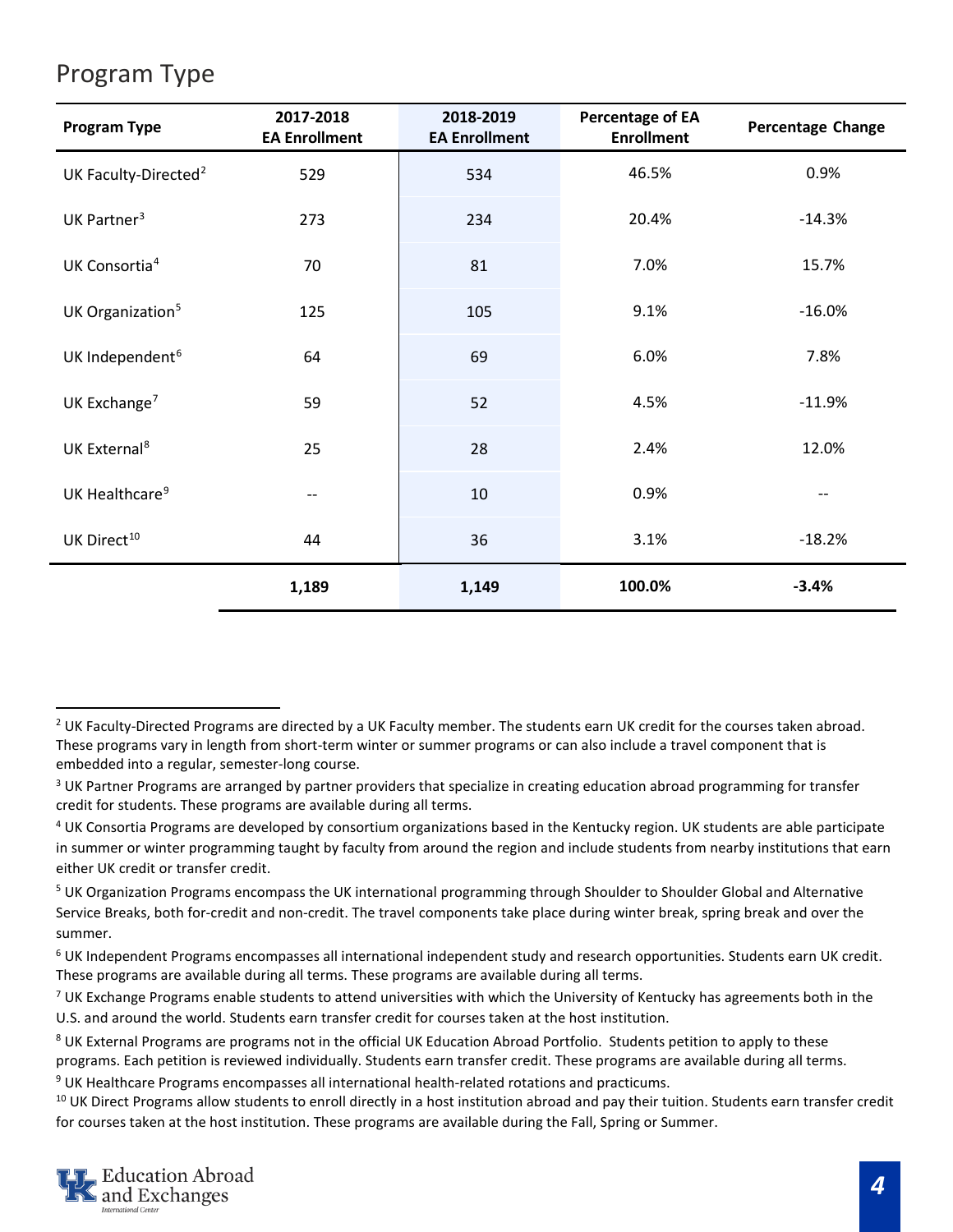## <span id="page-6-0"></span>**Academic Profile**

#### <span id="page-6-1"></span>Enrollment by UK College

| <b>College</b>                                      | 2017-2018<br><b>Enrollment</b> | 2018-2019<br>Enrollment <sup>11</sup> | % of Total EA<br><b>Enrollment</b> |
|-----------------------------------------------------|--------------------------------|---------------------------------------|------------------------------------|
| <b>College of Arts and Sciences</b>                 | 294                            | 244                                   | 18.0%                              |
| Lewis Honors College <sup>12</sup>                  |                                | 223                                   | 16.4%                              |
| College of Business & Economics                     | 196                            | 197                                   | 14.5%                              |
| College of Agriculture, Food &<br>Environment       | 149                            | 163                                   | 12.0%                              |
| College of Communication and<br>Information         | 89                             | 79                                    | 5.8%                               |
| College of Education                                | 62                             | 72                                    | 5.3%                               |
| <b>College of Health Sciences</b>                   | 79                             | 68                                    | 5.0%                               |
| College of Pharmacy                                 | 57                             | 57                                    | 4.2%                               |
| <b>College of Engineering</b>                       | 80                             | 56                                    | 4.1%                               |
| College of Design                                   | 24                             | 52                                    | 3.8%                               |
| College of Fine Arts                                | 43                             | 40                                    | 2.9%                               |
| <b>College of Nursing</b>                           | 42                             | 33                                    | 2.4%                               |
| College of Medicine                                 | 25                             | 25                                    | 1.8%                               |
| College of Public Health                            | 18                             | 20                                    | 1.5%                               |
| <b>College of Social Work</b>                       | 14                             | 17                                    | 1.3%                               |
| Graduate School(non-degree/transient) <sup>13</sup> | $\overline{2}$                 | 13                                    | 1.0%                               |
| College of Dentistry                                | 13                             |                                       |                                    |
| College of Law                                      | 2                              |                                       |                                    |
|                                                     | 1,189                          | 1,359                                 |                                    |

<span id="page-6-2"></span><sup>&</sup>lt;sup>11</sup> These numbers only include Primary Major College; therefore, totals will not match other sections within this report.

<span id="page-6-4"></span><span id="page-6-3"></span><sup>&</sup>lt;sup>13</sup> Only non-degree seeking or transient graduate students are included. All others are counted in their respective college units.



<sup>&</sup>lt;sup>12</sup> Students in this college are also represented in their Primary Major College.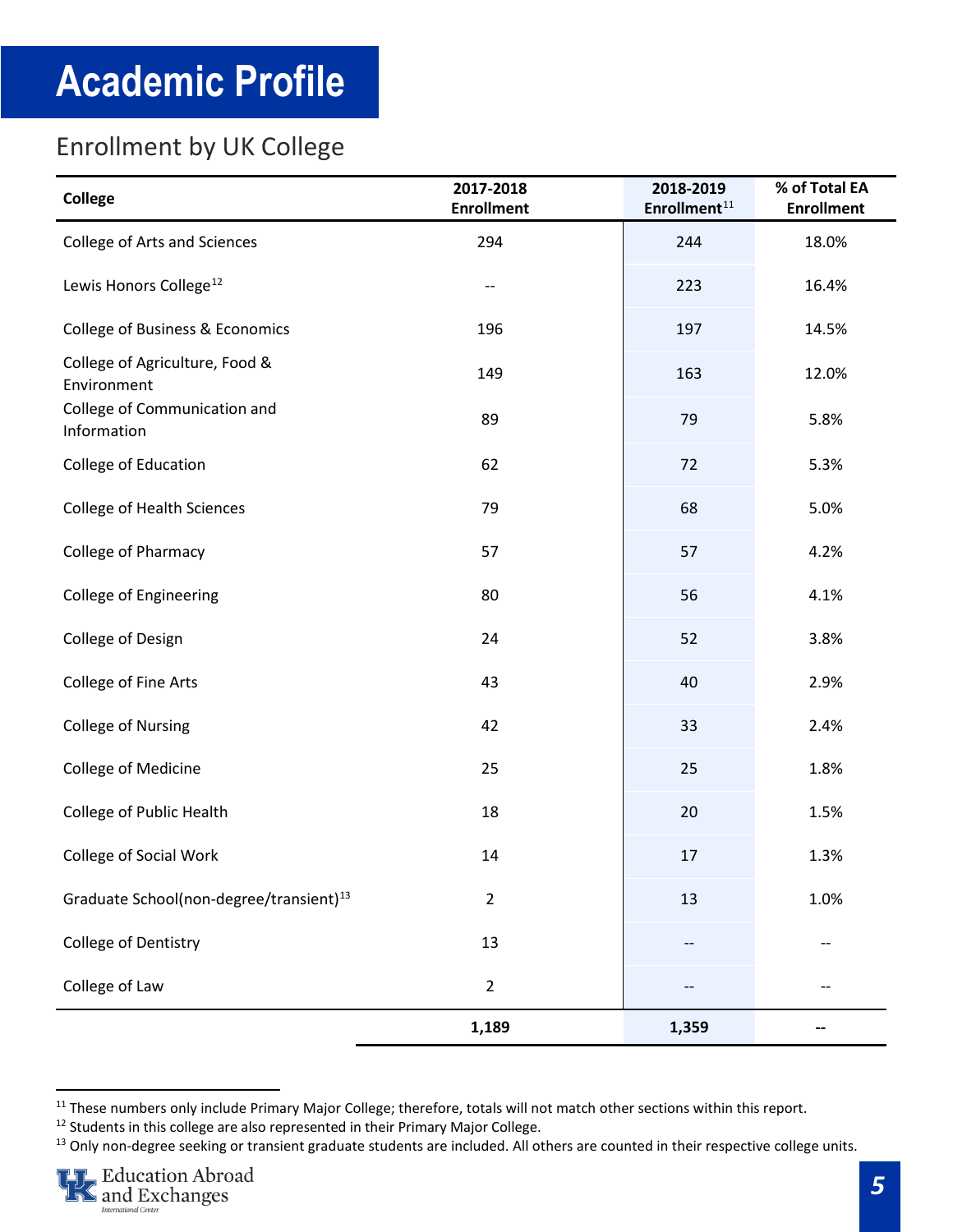#### <span id="page-7-0"></span>Enrollment by UK College, Class of 2019

| College                                                   | Class of 2018<br><b>EA Participation</b> | Class of 2019<br><b>EA Participation</b> <sup>14</sup> | <b>Total Graduated</b><br>2018-2019 |
|-----------------------------------------------------------|------------------------------------------|--------------------------------------------------------|-------------------------------------|
| College of Design                                         | 46.67% (35)                              | 44.87% (35)                                            | 78                                  |
| College of Agriculture, Food &<br>Environment             | 23.17% (136)                             | 26.66% (153)                                           | 574                                 |
| College of Fine Arts                                      | 21.12% (34)                              | 24.65% (35)                                            | 142                                 |
| College of Business & Economics                           | 18.58% (154)                             | 20.62% (174)                                           | 844                                 |
| <b>College of Arts and Sciences</b>                       | 20.70% (220)                             | 19.36% (225)                                           | 1,162                               |
| College of Communications &<br><b>Information Studies</b> | 15.26% (65)                              | 18.76% (91)                                            | 485                                 |
| <b>College of Health Sciences</b>                         | 18.75% (33)                              | 18.04% (35)                                            | 194                                 |
| College of Public Health                                  | 13.86% (14)                              | 15.56% (14)                                            | 90                                  |
| <b>College of Engineering</b>                             | 12.07% (74)                              | 14.29% (91)                                            | 637                                 |
| College of Education                                      | 13.95% (59)                              | 13.77% (53)                                            | 385                                 |
| <b>College of Nursing</b>                                 | 11.07% (29)                              | 12.13% (33)                                            | 272                                 |
| <b>College of Social Work</b>                             | $9.52\%$ (6)                             | $8.43\%$ (7)                                           | 83                                  |
|                                                           | 17.66% (832)                             | 18.81% (920)                                           | 4,892                               |

<span id="page-7-1"></span><sup>&</sup>lt;sup>14</sup> These rates are calculated using Institutional data and are subject to fluctuation. Data only represents students pursuing an undergraduate degree.

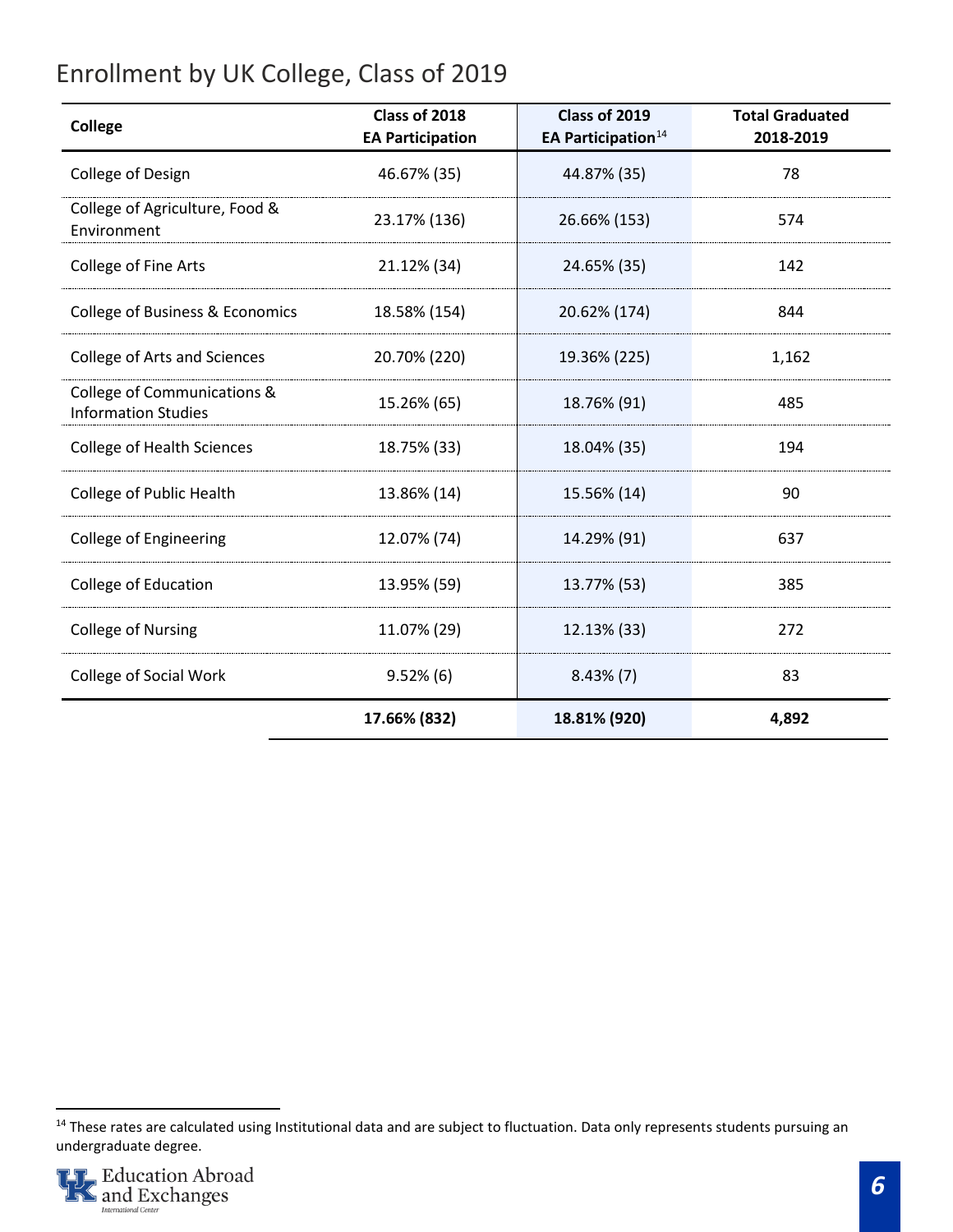#### <span id="page-8-0"></span>Top 10 Majors or Professional Degrees by College

| College/Major <sup>15</sup>                           | 2017-2018 EA<br><b>Enrollment</b> | 2018-2019 EA<br><b>Enrollment</b> | % of Major with EA<br>Participation |
|-------------------------------------------------------|-----------------------------------|-----------------------------------|-------------------------------------|
| <b>College of Arts and Sciences</b>                   | 332                               | 294                               | 4.3%                                |
| Biology                                               | 59                                | 49                                | 3.2%                                |
| Psychology                                            | 42                                | 47                                | 4.7%                                |
| Modern & Classical Lang, Lit & Cultures               | 19                                | 24                                | 32.0%                               |
| <b>Political Science</b>                              | 24                                | 22                                | 4.7%                                |
| <b>International Studies</b>                          | 28                                | 19                                | 12.1%                               |
| English                                               | 17                                | 17                                | 7.6%                                |
| Neuroscience                                          | 22                                | 17                                | 5.4%                                |
| Spanish                                               | 5                                 | 14                                | 46.7%                               |
| Foreign Languages & Int'l Economics                   | 17                                | 13                                | 20.6%                               |
| Non-Degree                                            | 3                                 | 13                                | 4.6%                                |
| <b>College of Business &amp; Economics</b>            | 241                               | 282                               | 7.4%                                |
| Marketing                                             | 48                                | 67                                | 15.6%                               |
| Management                                            | 29                                | 60                                | 20.1%                               |
| Finance                                               | 29                                | 43                                | 10.2%                               |
| Accounting                                            | 26                                | 28                                | 7.7%                                |
| Economics                                             | 22                                | 17                                | 10.7%                               |
| Pre-Marketing                                         | 16                                | 16                                | 3.2%                                |
| <b>Business Administration</b>                        | 25                                | 14                                | 6.7%                                |
| Pre-Accounting                                        | --                                | 13                                | 6.1%                                |
| Pre-Management                                        | 10                                | 10                                | 2.2%                                |
| Pre-Economics                                         | $\overline{2}$                    | 8                                 | 6.8%                                |
| <b>College of Agriculture, Food &amp; Environment</b> | 156                               | 170                               | 6.3%                                |
| Merchandising, Apparel and Textiles                   | 26                                | 31                                | 17.2%                               |
| <b>Equine Science and Management</b>                  | 21                                | 19                                | 6.9%                                |
| Landscape Architecture                                | $\mathbf{1}$                      | 18                                | 34.0%                               |

<sup>&</sup>lt;sup>15</sup> These numbers only include primary & secondary majors or professional degrees.

<span id="page-8-1"></span>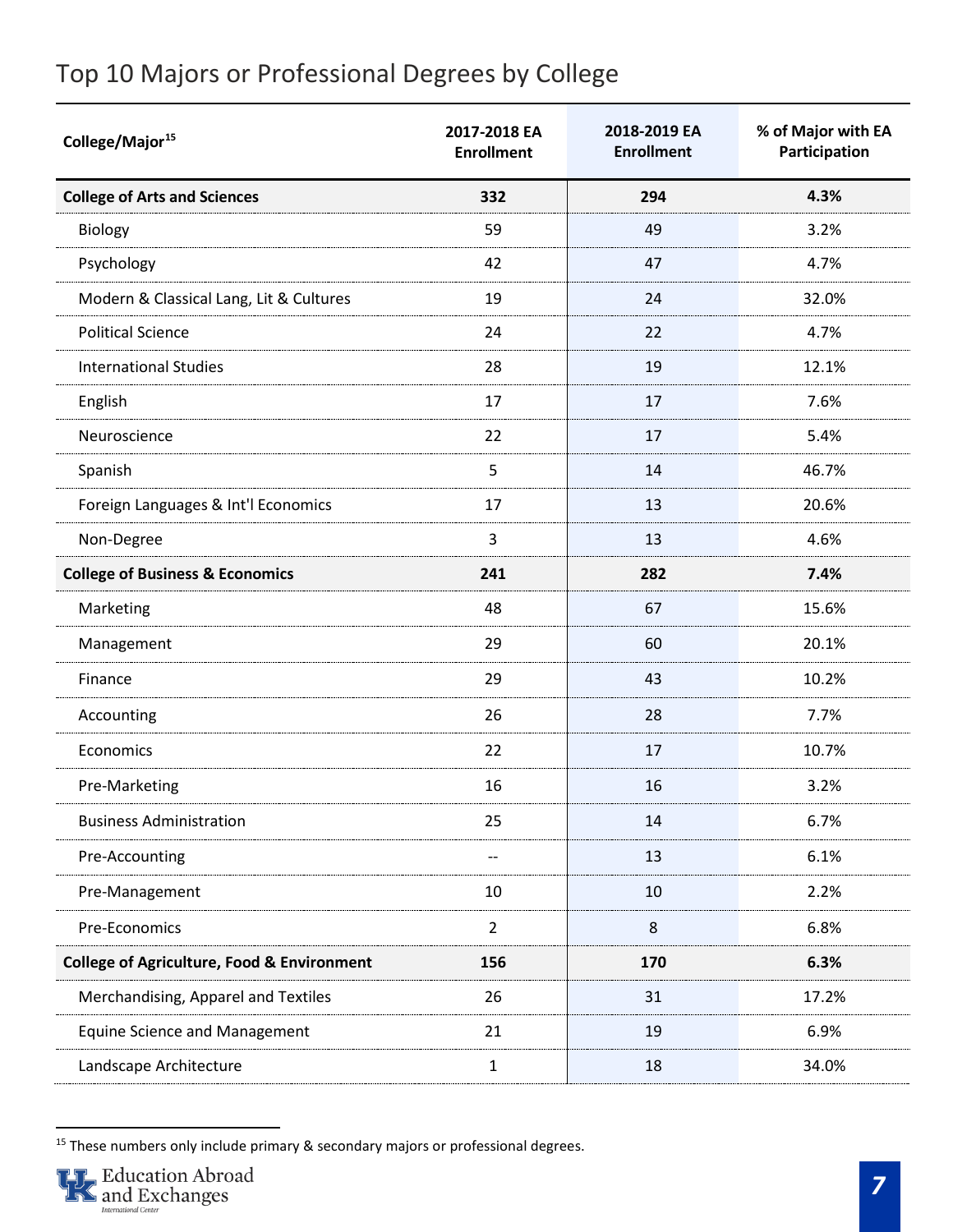| College/Major <sup>15</sup>                       | 2017-2018 EA<br><b>Enrollment</b> | 2018-2019 EA<br><b>Enrollment</b> | % of Major with EA<br>Participation |
|---------------------------------------------------|-----------------------------------|-----------------------------------|-------------------------------------|
| Natural Resources and Environmental Science       | 19                                | 14                                | 13.0%                               |
| <b>Agricultural Economics</b>                     | 19                                | 13                                | 6.6%                                |
| <b>Animal Sciences</b>                            | 11                                | 12                                | 3.7%                                |
| <b>Family Sciences</b>                            | 6                                 | 9                                 | 7.0%                                |
| Agricultural and Medical Biotechnology            | 6                                 | 7                                 | 3.2%                                |
| <b>Career and Technical Education</b>             | 7                                 | 7                                 | 8.3%                                |
| Entomology                                        |                                   | 7                                 | 17.1%                               |
| <b>College of Communication &amp; Information</b> | 99                                | 92                                | 5.0%                                |
| Integrated Strategic Communication                | 36                                | 46                                | 17.7%                               |
| Communication                                     | 11                                | 20                                | 4.7%                                |
| Pre-Integrated Strategic Com                      | 20                                | 7                                 | 2.5%                                |
| Journalism                                        | 5                                 | 5                                 | 4.7%                                |
| <b>Media Arts and Studies</b>                     | $\mathbf{1}$                      | $\overline{4}$                    | 5.7%                                |
| Pre-Communication                                 | $\overline{\phantom{m}}$          | $\overline{4}$                    | 3.0%                                |
| Pre-Journalism                                    | 5                                 | 3                                 | 3.2%                                |
| Information Communication Technology              | 2                                 | $\mathbf{1}$                      | 1.3%                                |
| Pre-Information Communication Technology          | $-$                               | $\mathbf{1}$                      | 0.8%                                |
| Pre-Media Arts and Studies                        | 1                                 | $\mathbf{1}$                      | 1.8%                                |
| <b>College of Education</b>                       | 91                                | 73                                | 3.0%                                |
| Kinesiology                                       | 29                                | 28                                | 3.5%                                |
| <b>Elementary Education</b>                       | 18                                | 22                                | 5.3%                                |
| Interdisciplinary Early Childhood Ed              | $\overline{2}$                    | $6\phantom{1}6$                   | 17.1%                               |
| Middle Level Teacher Education                    | 4                                 | 5                                 | 6.1%                                |
| <b>Special Education</b>                          | $\overline{\phantom{m}}$          | 5                                 | 4.0%                                |
| <b>Health Promotion</b>                           | $\overline{\phantom{a}}$          | $\overline{2}$                    | 6.7%                                |
| Sec Edu - English Education                       | 4                                 | $\overline{2}$                    | 3.7%                                |
| Sec Edu - Social Studies Education                | $\mathbf{1}$                      | $\overline{2}$                    | 2.6%                                |
| Edu & Cslg Psy - Educational Psychology           | $- \, -$                          | $\mathbf{1}$                      | 5.0%                                |
| <b>College of Health Sciences</b>                 | 81                                | 68                                | 5.1%                                |

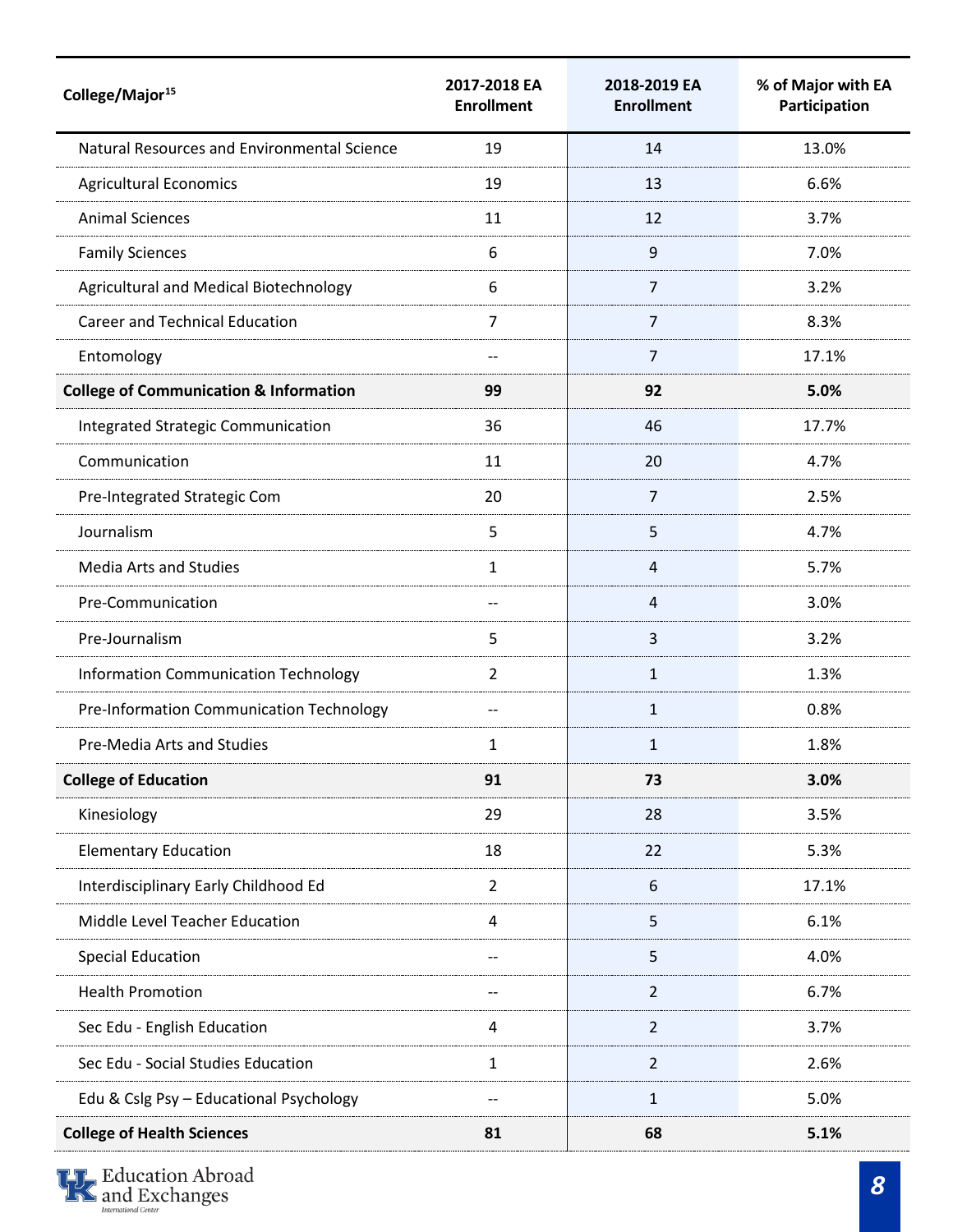| College/Major <sup>15</sup>                 | 2017-2018 EA<br><b>Enrollment</b> | 2018-2019 EA<br><b>Enrollment</b> | % of Major with EA<br>Participation |
|---------------------------------------------|-----------------------------------|-----------------------------------|-------------------------------------|
| <b>Human Health Sciences</b>                | 29                                | 17                                | 5.3%                                |
| <b>Physical Therapy</b>                     | 10                                | 15                                | 7.5%                                |
| <b>Communication Sciences and Disorders</b> | 11                                | 13                                | 13.1%                               |
| <b>Physician Assistant Studies</b>          | 17                                | 10                                | 9.0%                                |
| Clinical Leadership and Management          | 7                                 | 9                                 | 7.7%                                |
| Pre-Communication Sciences and Disorders    | $\overline{2}$                    | 3                                 | 3.0%                                |
| <b>Medical Laboratory Sciences</b>          | --                                | $\mathbf{1}$                      | 1.4%                                |
| <b>College of Engineering</b>               | 63                                | 58                                | 1.5%                                |
| <b>Chemical Engineering</b>                 | 21                                | 9                                 | 3.3%                                |
| <b>Mechanical Engineering</b>               | 13                                | 8                                 | 1.3%                                |
| <b>Pre-Chemical Engineering</b>             | 6                                 | $\overline{7}$                    | 3.0%                                |
| <b>Computer Science</b>                     | 9                                 | 6                                 | 1.6%                                |
| Pre-Mechanical Engineering                  | 6                                 | 6                                 | 1.2%                                |
| <b>Electrical Engineering</b>               | $\overline{2}$                    | 4                                 | 2.5%                                |
| <b>Pre-Civil Engineering</b>                | 6                                 | 4                                 | 1.6%                                |
| Pre-Computer Engineering                    | $\overline{2}$                    | 4                                 | 1.3%                                |
| <b>Biosystems Engineering</b>               | $\overline{2}$                    | $\overline{2}$                    | 2.4%                                |
| <b>Pre-Electrical Engineering</b>           | 3                                 | $\overline{2}$                    | 1.3%                                |
| <b>College of Pharmacy</b>                  | 57                                | 58                                | 8.7%                                |
| Pharmacy                                    | 57                                | 58                                | 10.1%                               |
| <b>College of Design</b>                    | 50                                | 52                                | 14.4%                               |
| Architecture                                | 17                                | 25                                | 11.1%                               |
| Interiors: Planning/Strategy/Design         | $\mathbf{1}$                      | 23                                | 38.3%                               |
| <b>Interior Design</b>                      | 6                                 | $\overline{a}$                    | 8.2%                                |
| <b>College of Fine Arts</b>                 | 42                                | 48                                | 4.6%                                |
| <b>Arts Administration</b>                  | 3                                 | 14                                | 14.3%                               |
| Digital Media and Design                    | 3                                 | 10                                | 5.0%                                |
| Theatre                                     | 10                                | 6                                 | 5.8%                                |
| Art Studio                                  | 5                                 | 5                                 | 4.5%                                |

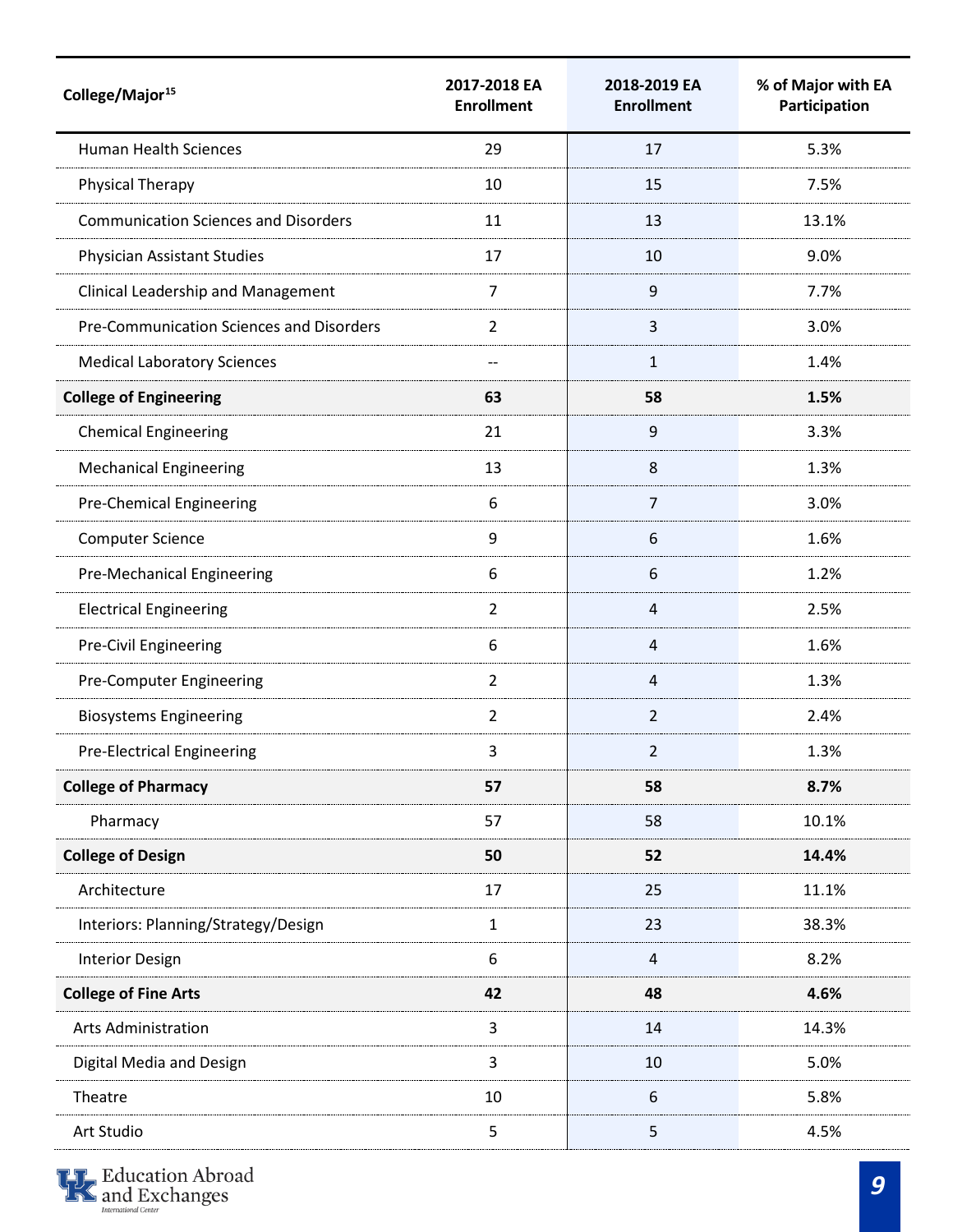| College/Major <sup>15</sup>          | 2017-2018 EA<br><b>Enrollment</b> | 2018-2019 EA<br><b>Enrollment</b> | % of Major with EA<br>Participation |
|--------------------------------------|-----------------------------------|-----------------------------------|-------------------------------------|
| <b>Music Performance</b>             | 9                                 | $\overline{4}$                    | 14.3%                               |
| Dance                                | $-\!$                             | $\overline{3}$                    | 30.0%                               |
| Art History & Visual Studies         | 5                                 | $\overline{2}$                    | 11.1%                               |
| Music - Liberal Arts                 | $\overline{3}$                    | $\overline{2}$                    | 6.7%                                |
| <b>Music Education</b>               | $\overline{7}$                    | $\mathbf{1}$                      | 1.0%                                |
| Non-Degree                           | --                                | $\mathbf{1}$                      | 4.5%                                |
| <b>College of Nursing</b>            | 27                                | 33                                | 2.1%                                |
| <b>Nursing</b>                       | 37                                | 27                                | 3.3%                                |
| Pre-Nursing                          | 4                                 | 4                                 | 0.8%                                |
| <b>Nursing Practice</b>              | $\mathbf{1}$                      | $\overline{2}$                    | 1.0%                                |
| <b>College of Medicine</b>           | 24                                | 25                                | 1.5%                                |
| Medicine                             | 15                                | 12                                | 2.1%                                |
| Anesthesiology                       | 3                                 | 5                                 | 8.2%                                |
| Pediatrics                           | 1                                 | $\overline{2}$                    | 6.9%                                |
| <b>Plastic Surgery</b>               | $\mathbf{1}$                      | $\overline{2}$                    | 16.7%                               |
| <b>Emergency Medicine</b>            | 1                                 | $\mathbf{1}$                      | 2.9%                                |
| Hematology/Oncology                  | $\overline{\phantom{a}}$          | $\mathbf{1}$                      | $<$ 10.0%                           |
| <b>Medical Sciences</b>              | $\overline{2}$                    | $\mathbf{1}$                      | 1.7%                                |
| Medicine - Pediatrics                | $\overline{2}$                    | 1                                 | 4.5%                                |
| <b>College of Public Health</b>      | 24                                | 20                                | 4.8%                                |
| <b>Public Health</b>                 | 20                                | 14                                | 6.4%                                |
| Pre-Public Health                    | $\mathbf{1}$                      | 6                                 | 7.2%                                |
| <b>College of Social Work</b>        | 14                                | 17                                | 3.5%                                |
| Social Work                          | 10                                | 13                                | 3.4%                                |
| Pre-Social Work                      | $\overline{a}$                    | $\overline{a}$                    | 4.7%                                |
| <b>Graduate School</b>               | 13                                | 13                                | 3.5%                                |
| Non-Degree                           | $-\!$                             | 11                                | $\qquad \qquad -$                   |
| Diplomacy and International Commerce | $\mathbf{1}$                      | $\overline{2}$                    | 3.8%                                |
| <b>College of Dentistry</b>          | $\overline{\mathbf{z}}$           | --                                | --                                  |

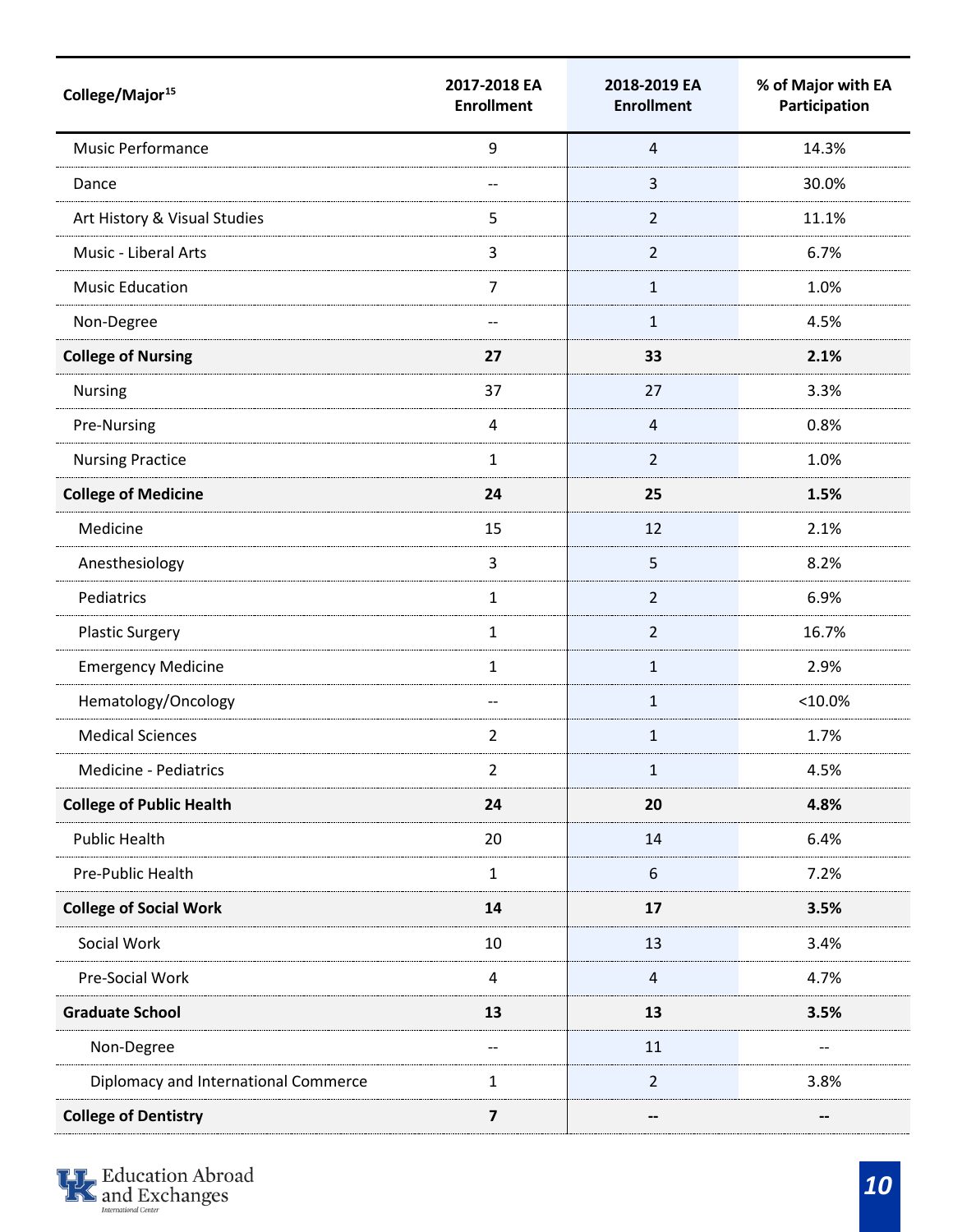| College/Major <sup>15</sup> | 2017-2018 EA<br><b>Enrollment</b> | 2018-2019 EA<br><b>Enrollment</b> | % of Major with EA<br>Participation |
|-----------------------------|-----------------------------------|-----------------------------------|-------------------------------------|
| Dentistry                   | 13                                | $- -$                             | --                                  |
| <b>College of Law</b>       |                                   | $- -$                             | --                                  |
|                             |                                   | $- -$                             | --                                  |

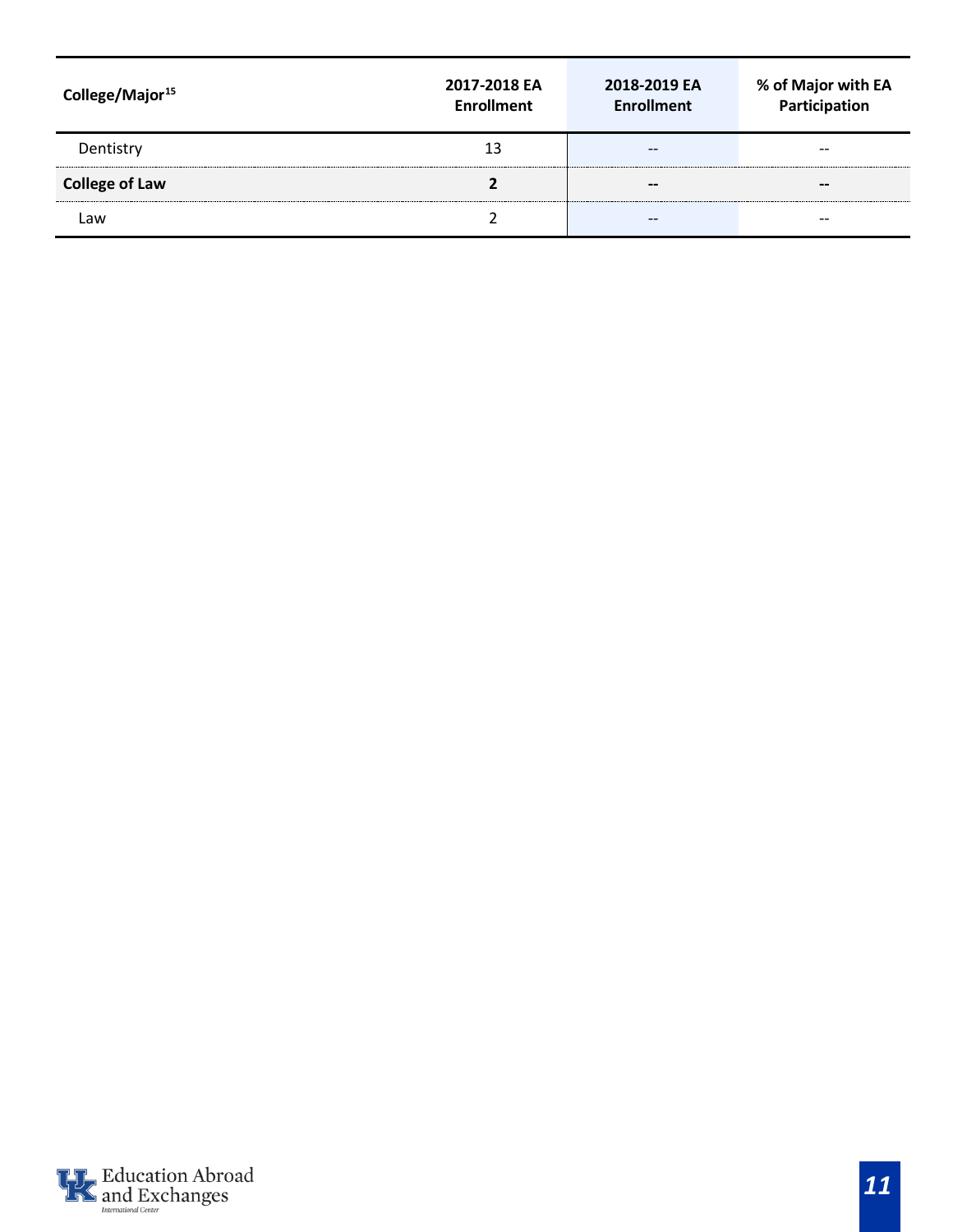#### <span id="page-13-1"></span><span id="page-13-0"></span>Leading Destination

|    | Country <sup>16</sup>        | 2017-2018<br><b>EA Enrollment</b> | 2018-2019<br><b>EA Enrollment</b> | Percentage of<br><b>Total Enrollment</b> | % Change |
|----|------------------------------|-----------------------------------|-----------------------------------|------------------------------------------|----------|
| 1. | Italy                        | 95                                | 163                               | 12.1%                                    | 71.6%    |
| 2. | Spain                        | 128                               | 139                               | 10.3%                                    | 8.6%     |
| 3. | United Kingdom <sup>17</sup> | 149                               | 128                               | 9.5%                                     | $-14.1%$ |
|    | 4. Ecuador                   | 113                               | 119                               | 8.8%                                     | 5.3%     |
| 5. | France                       | 108                               | 117                               | 8.7%                                     | 8.3%     |
| 6. | China                        | 32                                | 61                                | 4.5%                                     | 90.6%    |
|    | 7. Germany                   | 105                               | 50                                | 3.7%                                     | $-52.4%$ |
| 8. | Ireland                      | 56                                | 39                                | 2.9%                                     | $-30.4%$ |
|    | 9. South Africa              | 35                                | 37                                | 2.7%                                     | 5.7%     |
|    | 10. Argentina                | 27                                | 36                                | 2.7%                                     | 33.3%    |
|    | 11. Japan                    | 29                                | 33                                | 2.4%                                     | 13.8%    |
|    | 12. Thailand                 | 9                                 | 33                                | 2.4%                                     | 266.7%   |
|    | 13. Netherlands              | 25                                | 32                                | 2.4%                                     | 28.0%    |
|    | 14. Costa Rica               | 56                                | 23                                | 1.7%                                     | $-58.9%$ |
|    | 15. Australia                | 74                                | 22                                | 1.6%                                     | $-70.3%$ |

<span id="page-13-3"></span><sup>&</sup>lt;sup>17</sup> As reported in IIE Open Doors- England, Scotland, Wales and Northern Ireland are counted within United Kingdom.



<span id="page-13-2"></span><sup>&</sup>lt;sup>16</sup> Some programs have multiple destinations. For this section of the report, each country visited by such programs was counted separately.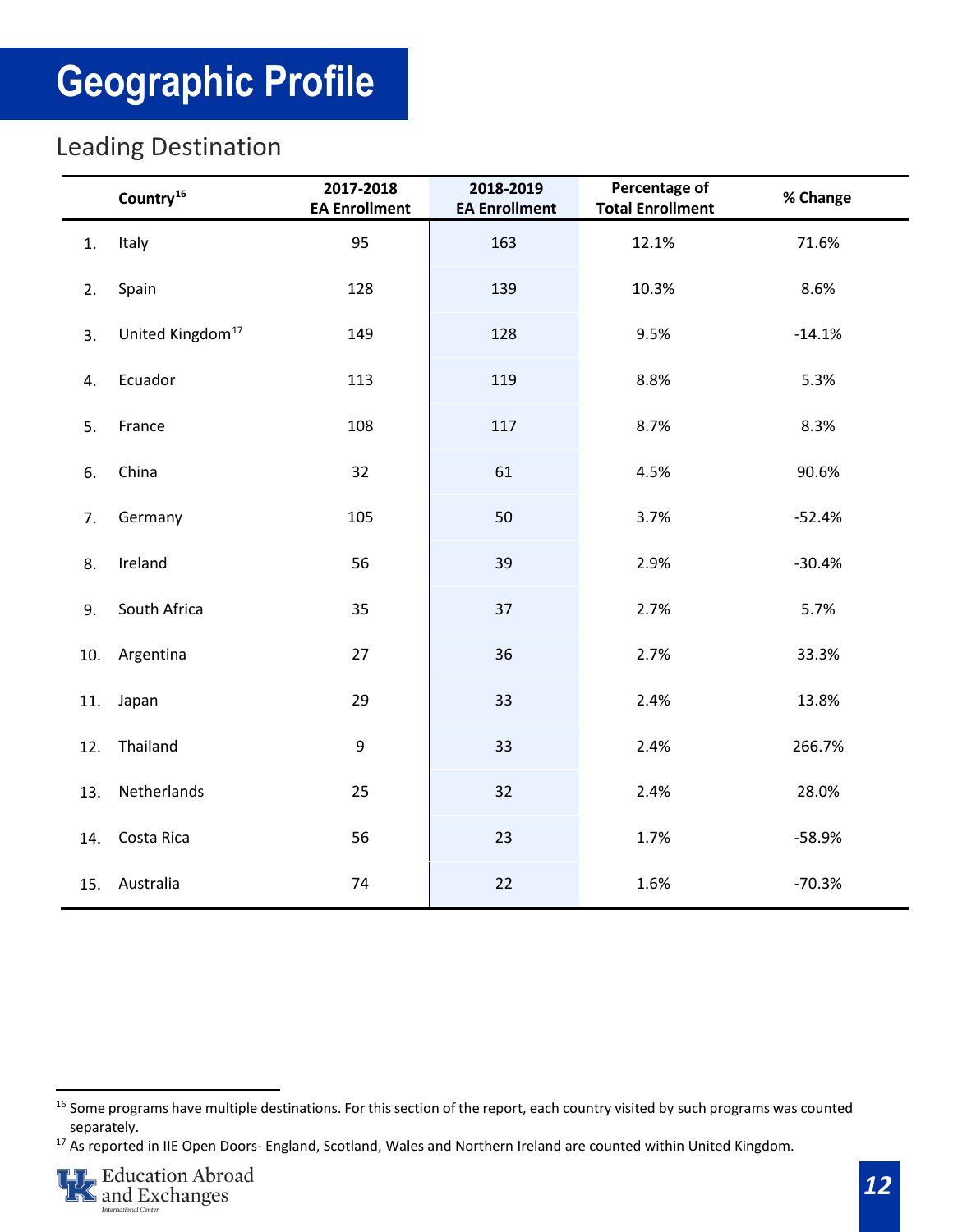## <span id="page-14-0"></span>Host Regions of UK Students

| <b>Geographical Regions</b>  | 2017-2018<br><b>EA Enrollment</b> | 2018-2019<br><b>EA Enrollment</b> | Percentage of<br><b>EA Enrollment</b> | <b>National Averages</b><br>(IIE, 2016-2017) |
|------------------------------|-----------------------------------|-----------------------------------|---------------------------------------|----------------------------------------------|
| Europe                       | 710                               | 661                               | 57.5%                                 | 54.4%                                        |
| Latin America                | 245                               | 218                               | 19.0%                                 | 15.5%                                        |
| Asia                         | 80                                | 134                               | 11.7%                                 |                                              |
| Africa                       | 47                                | 60                                | 5.2%                                  | 4.0%                                         |
| Oceania                      | 85                                | 28                                | 2.4%                                  | 4.4%                                         |
| North America                | 9                                 | 23                                | 2.0%                                  | 0.5%                                         |
| Middle East                  | 9                                 | 20                                | 1.7%                                  | 2.1%                                         |
| <b>Multiple Destinations</b> | 4                                 |                                   | 0.4%                                  | 7.5%                                         |
|                              | 1,189                             | 1,149                             | 100%                                  | 100%                                         |

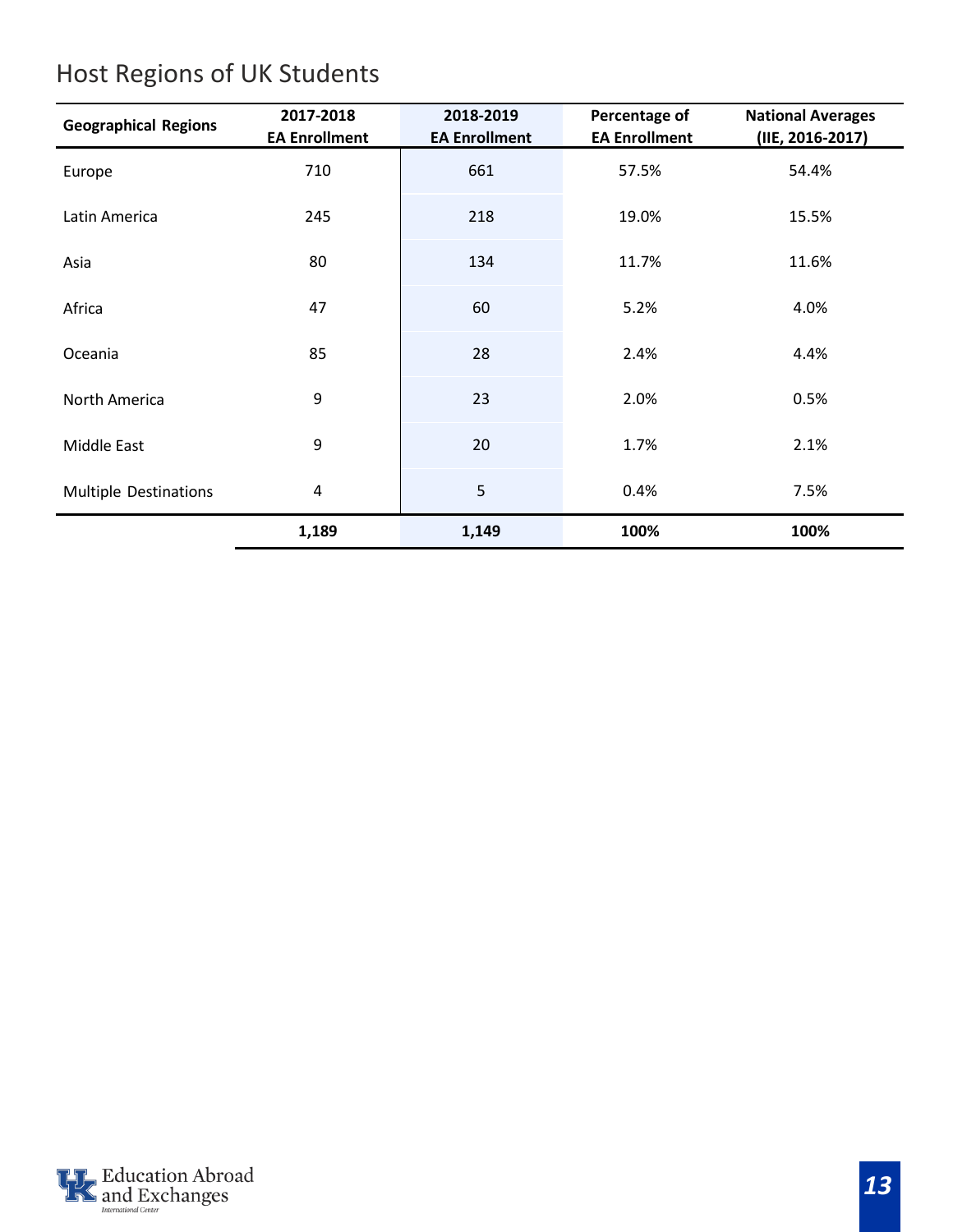# <span id="page-15-0"></span>**Student Profile**

*For this section of the report, 2018 - 2019 numbers are based on the individuals, not the number of applications. Therefore, the totals may not match enrollment totals in the other sections of this report.* 

#### <span id="page-15-1"></span>Student Classification, at Time of Being Abroad

| <b>Student Classification<sup>18</sup></b> | 2017-2018<br><b>Enrollment</b> | 2018-2019<br><b>Enrollment</b> | <b>Percentage of</b><br><b>EA Enrollment</b> | % Change |
|--------------------------------------------|--------------------------------|--------------------------------|----------------------------------------------|----------|
| Freshman                                   | 3                              |                                | 0.2%                                         | $-33.3%$ |
| Sophomore                                  | 92                             | 65                             | 5.7%                                         | $-29.3%$ |
| Junior                                     | 280                            | 241                            | 21.2%                                        | $-13.9%$ |
| Senior                                     | 621                            | 626                            | 55.1%                                        | 0.8%     |
| Undergraduate-Non-Degree<br>Seeking        | 4                              | 18                             | 1.6%                                         | 350.0%   |
| Graduate/Professional                      | 189                            | 184                            | 16.2%                                        | $-2.6%$  |
|                                            | 1,189                          | 1,136                          | 100%                                         | $-4.5%$  |

#### <span id="page-15-2"></span>Race/Ethnicity

| Race/Ethnicity                             | 2017-2018<br><b>Enrollment</b> | 2018-2019<br><b>Enrollment</b> | Percentage of EA<br><b>Enrollment</b> | Percentage of UK<br><b>Enrollment</b> | <b>National Avg.</b><br>(IIE, 2016-2017) |
|--------------------------------------------|--------------------------------|--------------------------------|---------------------------------------|---------------------------------------|------------------------------------------|
| Black/African-American                     | 66                             | 67                             | 5.9%                                  | 6.6%                                  | 6.1%                                     |
| Asian/Native Hawaiian/<br>Pacific Islander | 48                             | 34                             | 3.0%                                  | 3.6%                                  | 8.2%                                     |
| White / Caucasian                          | 934                            | 869                            | 76.5%                                 | 73.4%                                 | 70.8%                                    |
| Hispanic/Latino(a)                         | 60                             | 64                             | 5.6%                                  | 4.5%                                  | 10.2%                                    |
| Multiracial                                | 43                             | 50                             | 4.4%                                  | 3.3%                                  | 4.3%                                     |
| Native Amer./ Alaskan<br><b>Native</b>     | $\mathfrak{p}$                 | $\overline{2}$                 | 0.2%                                  | 0.2%                                  | 0.4%                                     |
| Unreported/Declined to<br>respond          | 36                             | 50                             | 4.4%                                  | 8.5%                                  |                                          |
|                                            | 1,189                          | 1,136                          | 100%                                  | 100%                                  | 100%                                     |

#### 18 Students are classified by credit hours.

<span id="page-15-3"></span>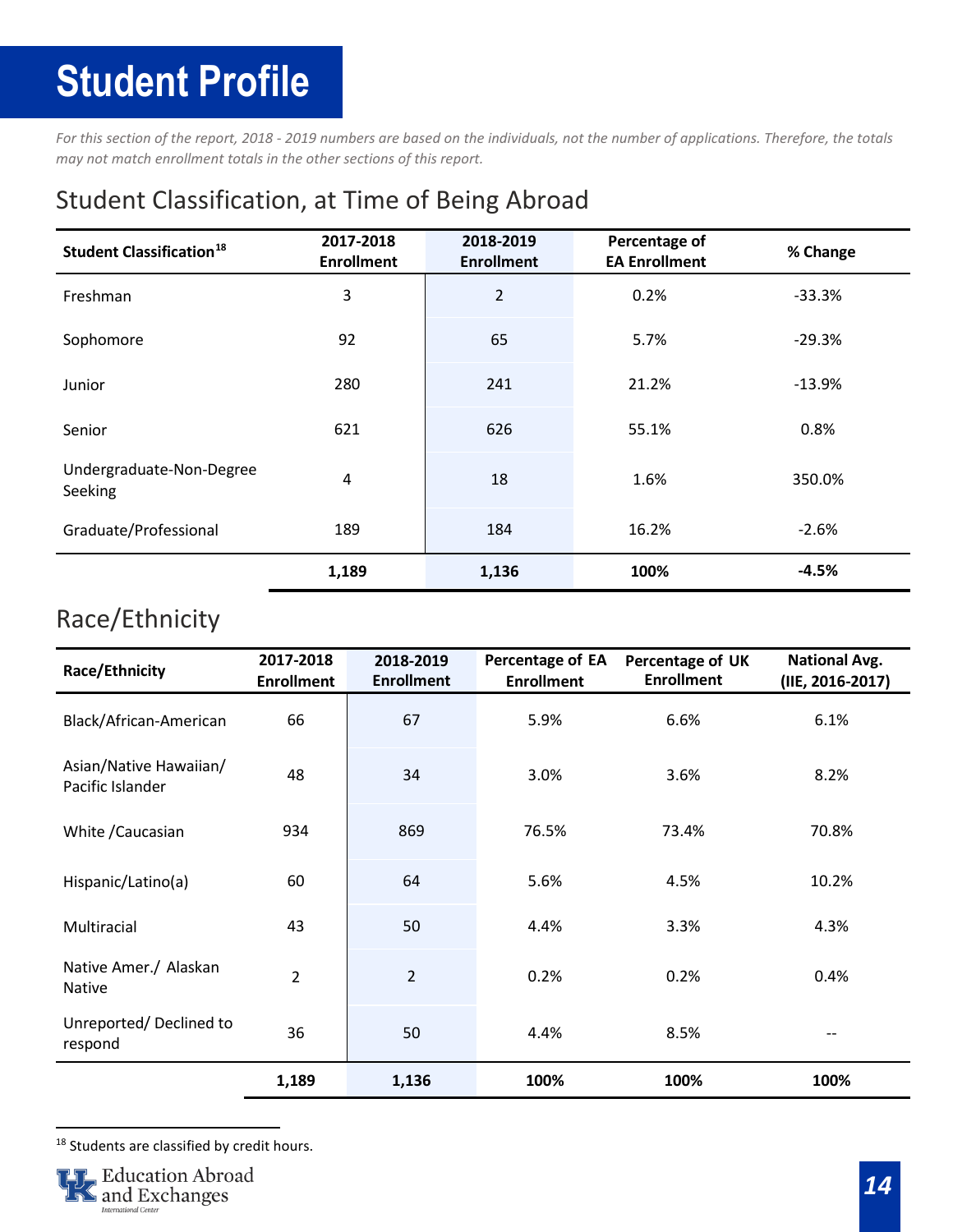#### <span id="page-16-0"></span>Gender

| Gender | 2017-2018<br><b>Enrollment</b> | 2018-2019<br><b>Enrollment</b> | <b>Enrollment</b> | Percentage of EA Percentage of UK<br><b>Enrollment</b> | <b>National Avg.</b><br>(IIE, 2016-2017) |
|--------|--------------------------------|--------------------------------|-------------------|--------------------------------------------------------|------------------------------------------|
| Male   | 308                            | 286                            | 25.2%             | 44.8%                                                  | 32.7%                                    |
| Female | 881                            | 850                            | 74.8%             | 55.2%                                                  | 67.3%                                    |
|        | 1,189                          | 1,136                          | 100%              | 100%                                                   | 100%                                     |

#### <span id="page-16-1"></span>Undergraduate vs. Graduate/Professional

| <b>Student Classification</b> | 2017-2018<br><b>EA Enrollment</b> | 2018-2019<br><b>EA Enrollment</b> | Percentage of EA<br><b>Enrollment</b> | Percentage of UK<br><b>Enrollment</b> |
|-------------------------------|-----------------------------------|-----------------------------------|---------------------------------------|---------------------------------------|
| Undergraduate                 | 1,000                             | 952                               | 83.8%                                 | 74.2%                                 |
| Graduate &<br>Professional    | 189                               | 184                               | 16.2%                                 | 25.8%                                 |
|                               | 1,189                             | 1,136                             | 100%                                  | 100%                                  |

#### <span id="page-16-2"></span>Residency Status

| 2017-2018<br><b>Residency Status</b><br><b>EA Enrollment</b> |       | 2018-2019<br><b>EA Enrollment</b> | Percentage of EA<br><b>Enrollment</b> | Percentage of UK<br><b>Enrollment</b> |
|--------------------------------------------------------------|-------|-----------------------------------|---------------------------------------|---------------------------------------|
| In-State                                                     | 719   | 674                               | 59.3%                                 | 66.7%                                 |
| Out-of-State                                                 | 470   | 462                               | 40.7%                                 | 33.3%                                 |
|                                                              | 1,189 | 1,136                             | 100%                                  | 100%                                  |

#### <span id="page-16-3"></span>Undergraduate First-Generation Status

| <b>First-Generation Status</b> | 2017-2018<br><b>Undergraduate EA</b><br><b>Enrollment</b> | 2018-2019<br><b>Undergraduate EA</b><br><b>Enrollment</b> | Percentage of<br><b>Undergraduate EA</b><br><b>Enrollment</b> | Percentage of<br><b>Undergraduate UK</b><br>Enrollment <sup>19</sup> |
|--------------------------------|-----------------------------------------------------------|-----------------------------------------------------------|---------------------------------------------------------------|----------------------------------------------------------------------|
| <b>First-Generation</b>        | 105                                                       | 127                                                       | 13.3%                                                         | 17.3%                                                                |
| Not First-Generation           | 895<br>825                                                |                                                           | 86.7%                                                         | 82.7%                                                                |
|                                | 1.000                                                     | 952                                                       | 100%                                                          | 100%                                                                 |

<span id="page-16-4"></span> $19$  This data represents the proportion of undergraduate First-Generation students among all undergraduates at UK.

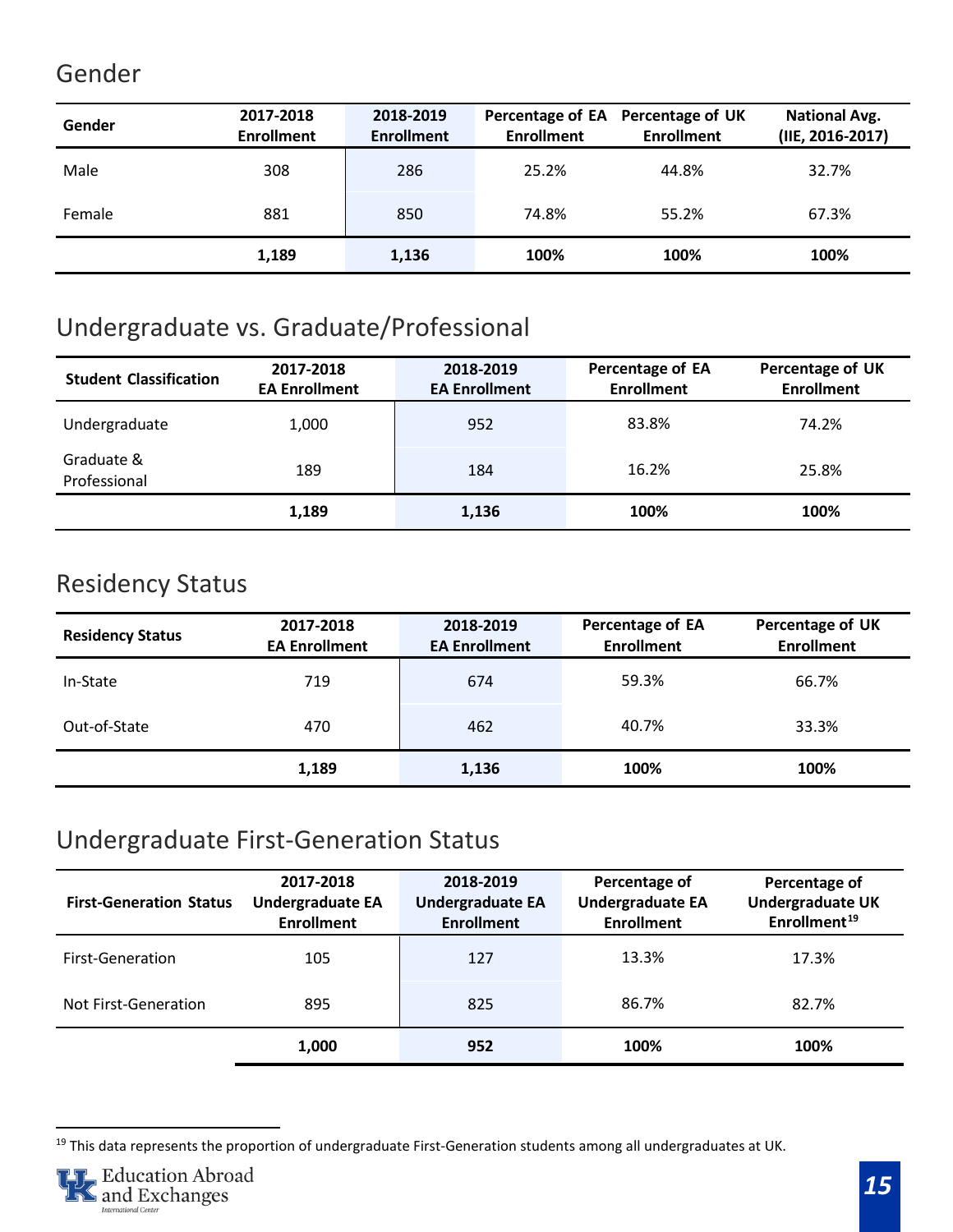## <span id="page-17-0"></span>Pell Grant Recipient

| <b>Student Classification</b> | 2017-2018<br><b>EA Enrollment</b> |       | Percentage of EA<br><b>Enrollment</b> | Percentage of UK<br><b>Enrollment</b> |
|-------------------------------|-----------------------------------|-------|---------------------------------------|---------------------------------------|
| Pell Grant Recipient          | 114                               | 131   | 11.5%                                 | 16.6%                                 |
| Non-Pell Grant<br>Recipient   | 1,075<br>1,005                    |       | 88.5%                                 | 83.4%                                 |
|                               | 1.189                             | 1.136 | 100%                                  | 100%                                  |

## <span id="page-17-1"></span>Undergraduate Transfer Student

| <b>Student Classification</b> | 2017-2018<br><b>Undergraduate EA</b><br><b>Enrollment</b> | 2018-2019<br><b>Undergraduate EA</b><br><b>Enrollment</b> | Percentage of<br><b>Undergraduate EA</b><br><b>Enrollment</b> | Percentage of<br>Undergraduate UK<br><b>Enrollment</b> |
|-------------------------------|-----------------------------------------------------------|-----------------------------------------------------------|---------------------------------------------------------------|--------------------------------------------------------|
| <b>Transfer Student</b>       | 82                                                        | 91                                                        | 9.6%                                                          | 4.0                                                    |
| Non-Transfer Student          | 918                                                       | 861                                                       | 90.4%                                                         | 96.0%                                                  |
|                               | 1,000                                                     | 952                                                       | 100%                                                          | 100%                                                   |

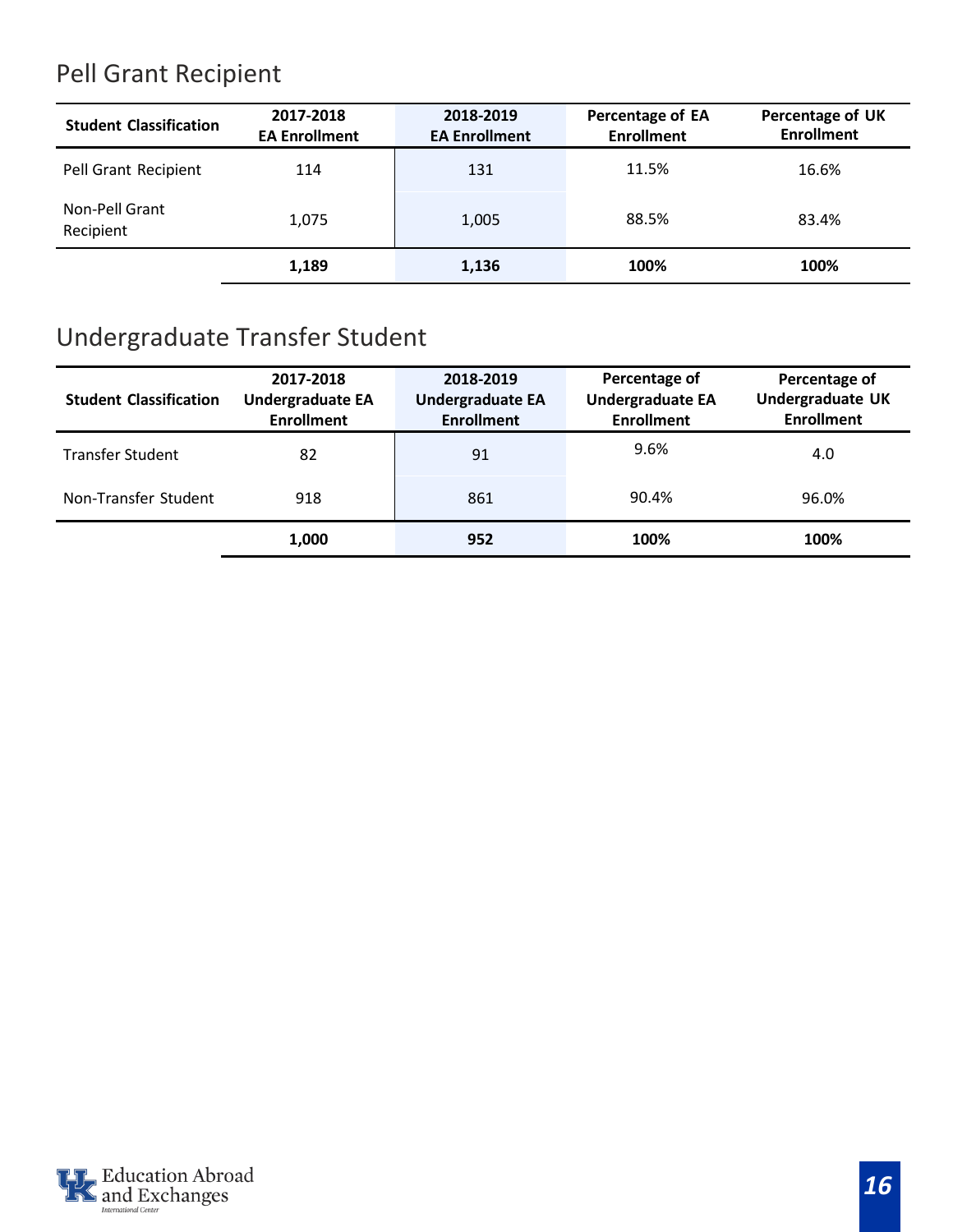## <span id="page-18-0"></span>**Benchmark Comparisons**

#### <span id="page-18-1"></span>Benchmark Institutions<sup>20</sup>, Open Doors 2016-2017

| 2017 Nat.<br>Rank | <b>Institution</b>                            | <b>Student Body</b><br>Population* | <b>EA Enrollment</b><br>2015-2016 | <b>EA Enrollment</b><br>2016-2017 | Change in<br>enrollment<br>percentage |
|-------------------|-----------------------------------------------|------------------------------------|-----------------------------------|-----------------------------------|---------------------------------------|
| 3                 | University of Michigan - Ann Arbor            | Group 5                            | 2,801                             | 3,214                             | 12.9%                                 |
| $\overline{7}$    | <b>Ohio State University</b>                  | Group 6                            | 2,886                             | 2,712                             | $-6.4%$                               |
| 8                 | <b>Michigan State University</b>              | Group 6                            | 2,391                             | 2,667                             | 10.3%                                 |
| 9                 | University of Minnesota - Twin Cities         | Group 6                            | 2,490                             | 2,576                             | 3.3%                                  |
| 16                | University of Wisconsin - Madison             | Group 5                            | 2,244                             | 2,276                             | 1.4%                                  |
| 17                | University of North Carolina - Chapel<br>Hill | Group 4                            | 2,124                             | 2,244                             | 5.3%                                  |
| 21                | University of Florida                         | Group 6                            | 2,038                             | 2,123                             | 4.0%                                  |
| 42                | University of Arizona                         | Group 5                            | 1,350                             | 1,462                             | 7.7%                                  |
| 43                | University of Missouri - Columbia             | Group 4                            | 1,566                             | 1,459                             | $-7.3%$                               |
| 48                | University of California - Davis              | Group 5                            | 1,309                             | 1,307                             | $-0.2%$                               |
| 59                | University of Iowa                            | Group 4                            | 1,044                             | 1,192                             | 12.4%                                 |
| 71                | University of Kentucky                        | Group 4                            | 1,151                             | 1,066                             | $-8.0%$                               |

*\*Student body population is broken down into groups representing the range of students that makes up the student body population.*

| <b>Group</b> | Group 2     | Group 3       | Group 4       | Group :       | Group 6 |
|--------------|-------------|---------------|---------------|---------------|---------|
| 5000         | 5001-15,000 | 15,001-25,000 | 25,001-35,000 | 35,001-50,000 | ,000    |

<span id="page-18-2"></span><sup>&</sup>lt;sup>20</sup> These Benchmark institutions were chosen by a University Review Committee convened by President Eli Capilouto. The Committee was comprised of both academic and administrative representatives with a collective institutional knowledge spanning several strategic planning efforts.

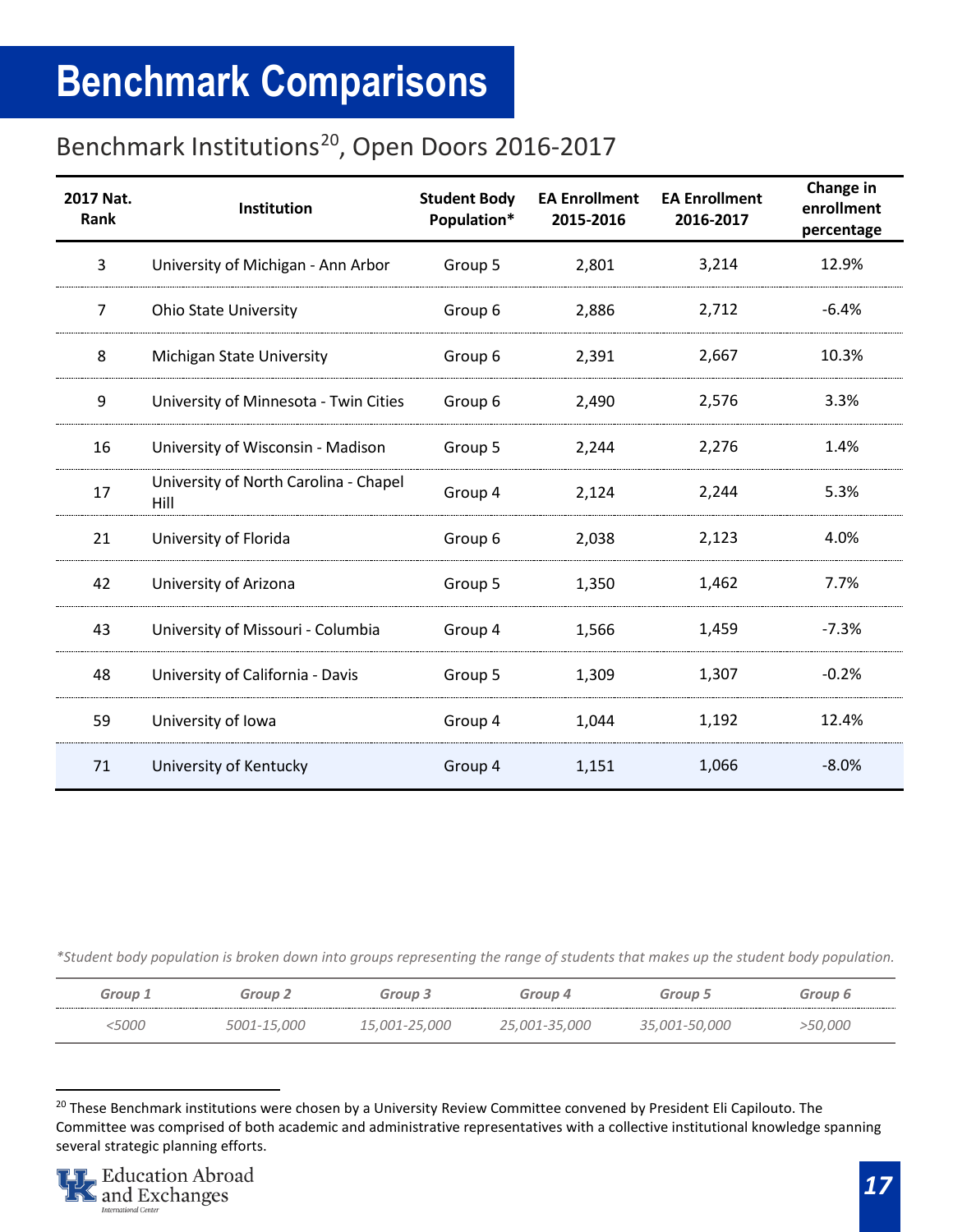| 2017 Nat.<br>Rank | Institution                                | <b>Student Body</b><br>Population* | <b>EA Enrollment</b><br>2015-2016 | <b>EA Enrollment</b><br>2016-2017 | Change in<br>enrollment<br>percentage |
|-------------------|--------------------------------------------|------------------------------------|-----------------------------------|-----------------------------------|---------------------------------------|
| $\overline{2}$    | Texas A&M University - College<br>Station  | Group 6                            | 3,683                             | 3848                              | 4.3%                                  |
| 13                | University of Georgia                      | Group 5                            | 2,248                             | 2317                              | 3.0%                                  |
| 21                | University of Florida                      | Group 6                            | 2,038                             | 2123                              | 4.0%                                  |
| 32                | University of South Carolina -<br>Columbia | Group 4                            | 1,713                             | 1766                              | 3.0%                                  |
| 43                | University of Missouri - Columbia          | Group 4                            | 1,566                             | 1459                              | $-7.3%$                               |
| 56                | University of Alabama - Tuscaloosa         | Group 5                            | 1,172                             | 1206                              | 2.8%                                  |
| 61                | University of Tennessee - Knoxville        | Group 4                            | 1,048                             | 1183                              | 11.4%                                 |
| 64                | <b>Auburn University</b>                   | Group 4                            | 1,114                             | 1143                              | 2.5%                                  |
| 71                | University of Kentucky                     | Group 4                            | 1,151                             | 1066                              | $-8.0%$                               |
| 73                | University of Arkansas - Fayetteville      | Group 4                            | 887                               | 1001                              | 11.4%                                 |
| 98                | Vanderbilt University                      | Group 2                            | 720                               | 817                               | 11.9%                                 |
| 132               | University of Mississippi                  | Group 3                            | 615                               | 621                               | 1.0%                                  |
| 160               | Louisiana State University                 | Group 4                            | 590                               | 532                               | $-10.9%$                              |
| 219               | Mississippi State University               | Group 3                            | 354                               | 387                               | 8.5%                                  |

#### <span id="page-19-0"></span>Southeastern Conference Institutions, Open Doors 2016-2017

*\*Student body population is broken down into groups representing the range of students that makes up the student body population.*

| Group       | <i><b>aroup</b></i> | <i><b>Group</b></i>    | <i>aroup 4</i>       | Group                       | Group 6       |
|-------------|---------------------|------------------------|----------------------|-----------------------------|---------------|
| <i>5000</i> | 5001-15,000         | $1.5,001 - 25$<br>,000 | 25,001-35<br>-35,000 | -50.000<br><i>35,001-50</i> | <i>50,000</i> |